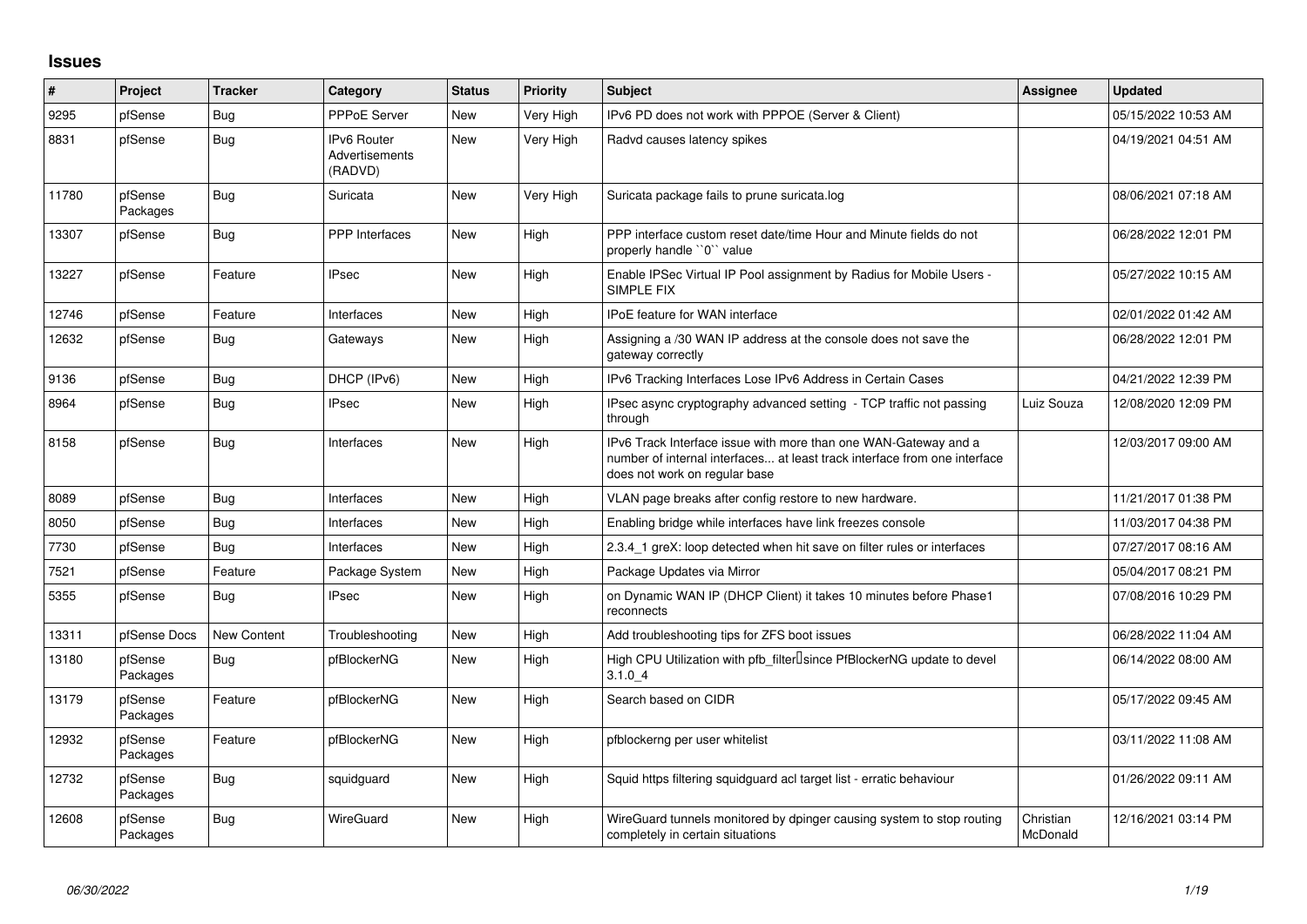| ∦     | Project             | <b>Tracker</b> | Category                 | <b>Status</b> | <b>Priority</b> | Subject                                                                                               | <b>Assignee</b>        | <b>Updated</b>      |
|-------|---------------------|----------------|--------------------------|---------------|-----------------|-------------------------------------------------------------------------------------------------------|------------------------|---------------------|
| 12520 | pfSense<br>Packages | Feature        | Squid                    | New           | High            | [Squid] - Allow or Deny Mappings from IP/Host/GeoIP sources                                           |                        | 11/12/2021 02:13 PM |
| 11572 | pfSense<br>Packages | Bug            | pfBlockerNG              | New           | High            | Auto created firewall rules have IPv4 as protocol only - even for IPv6 lists.                         |                        | 06/25/2022 10:59 AM |
| 11563 | pfSense<br>Packages | Bug            | <b>BIND</b>              | <b>New</b>    | High            | BIND GUI writes TXT records > 255 characters                                                          |                        | 02/27/2021 07:11 AM |
| 11534 | pfSense<br>Packages | Regression     | FreeRADIUS               | New           | High            | FreeRADIUS EAP anonymous connection forbidden out-of-tunnel                                           |                        | 07/14/2021 02:32 AM |
| 11158 | pfSense<br>Packages | Bug            | <b>FRR</b>               | New           | High            | <b>FRR Prefix Lists</b>                                                                               |                        | 12/30/2020 04:55 PM |
| 10760 | pfSense<br>Packages | <b>Bug</b>     | <b>BIND</b>              | <b>New</b>    | High            | pfSense BIND 9.14.12 server terminates due to assertion failure                                       |                        | 07/11/2020 04:53 PM |
| 10252 | pfSense<br>Packages | <b>Bug</b>     | pfBlockerNG              | New           | High            | pfblockerng-devel                                                                                     |                        | 02/11/2020 05:18 PM |
| 9724  | pfSense<br>Packages | <b>Bug</b>     | pfBlockerNG              | New           | High            | pfblockerng-firewall-filter-service-will-not-start                                                    |                        | 09/05/2019 06:32 AM |
| 9046  | pfSense<br>Packages | Feature        | Telegraf                 | New           | High            | telegraf feature request                                                                              |                        | 02/18/2019 03:38 PM |
| 8513  | pfSense<br>Packages | Bug            | FreeRADIUS               | <b>New</b>    | High            | Freeradius 3.x Idap problem                                                                           |                        | 02/18/2019 05:22 PM |
| 8438  | pfSense<br>Packages | <b>Bug</b>     | haproxy                  | New           | High            | haproxy: can't use ACL for cert with http-response actions                                            |                        | 05/24/2018 01:12 PM |
| 7388  | pfSense<br>Packages | <b>Bug</b>     | Suricata                 | New           | High            | Suricata does not property recognize MTU for PPPOE interfaces                                         |                        | 03/15/2017 05:17 AM |
| 6988  | pfSense<br>Packages | <b>Bug</b>     | Snort                    | New           | High            | SNORT Package PHP memory error                                                                        |                        | 06/28/2018 10:00 PM |
| 12607 | pfSense Plus        | <b>Bug</b>     | Hardware / Drivers       | New           | High            | Instability with Snort Inline with AWS Instances                                                      |                        | 01/10/2022 09:03 PM |
| 13323 | pfSense             | <b>Bug</b>     | <b>Captive Portal</b>    | New           | Normal          | Captive Portal breaks policy based routing for mac address bypassed<br>clients after upgrade to 22.05 | <b>Kristof Provost</b> | 06/30/2022 09:46 AM |
| 13305 | pfSense             | Feature        | Certificates             | New           | Normal          | Certificate Revocation page should show expiration date                                               |                        | 06/27/2022 10:26 AM |
| 13297 | pfSense             | Feature        | Routing                  | New           | Normal          | Support for Gateway Groups as Static Route destinations                                               |                        | 06/24/2022 07:41 AM |
| 13296 | pfSense             | Feature        | DHCP (IPv6)              | New           | Normal          | Add support for DHCP6 OPTION PD EXCLUDE (RFC 6603)                                                    |                        | 06/24/2022 10:10 PM |
| 13293 | pfSense             | Feature        | OpenVPN                  | New           | Normal          | Option to set auth-gen-token in OpenVPN GUI                                                           |                        | 06/21/2022 02:35 PM |
| 13288 | pfSense             | Bug            | Configuration<br>Backend | New           | Normal          | Encode FreeRADIUS Custom Options                                                                      |                        | 06/20/2022 10:36 AM |
| 13287 | pfSense             | Feature        | Configuration<br>Backend | New           | Normal          | Encode OpenVPN Custom Options                                                                         |                        | 06/20/2022 10:33 AM |
| 13280 | pfSense             | <b>Bug</b>     | Unknown                  | New           | Normal          | Entries duplicated in /boot/loader.conf                                                               |                        | 06/19/2022 11:11 AM |
| 13279 | pfSense             | <b>Bug</b>     | Interfaces               | New           | Normal          | DHCP config override affects Gateway installation.                                                    |                        | 06/17/2022 07:25 AM |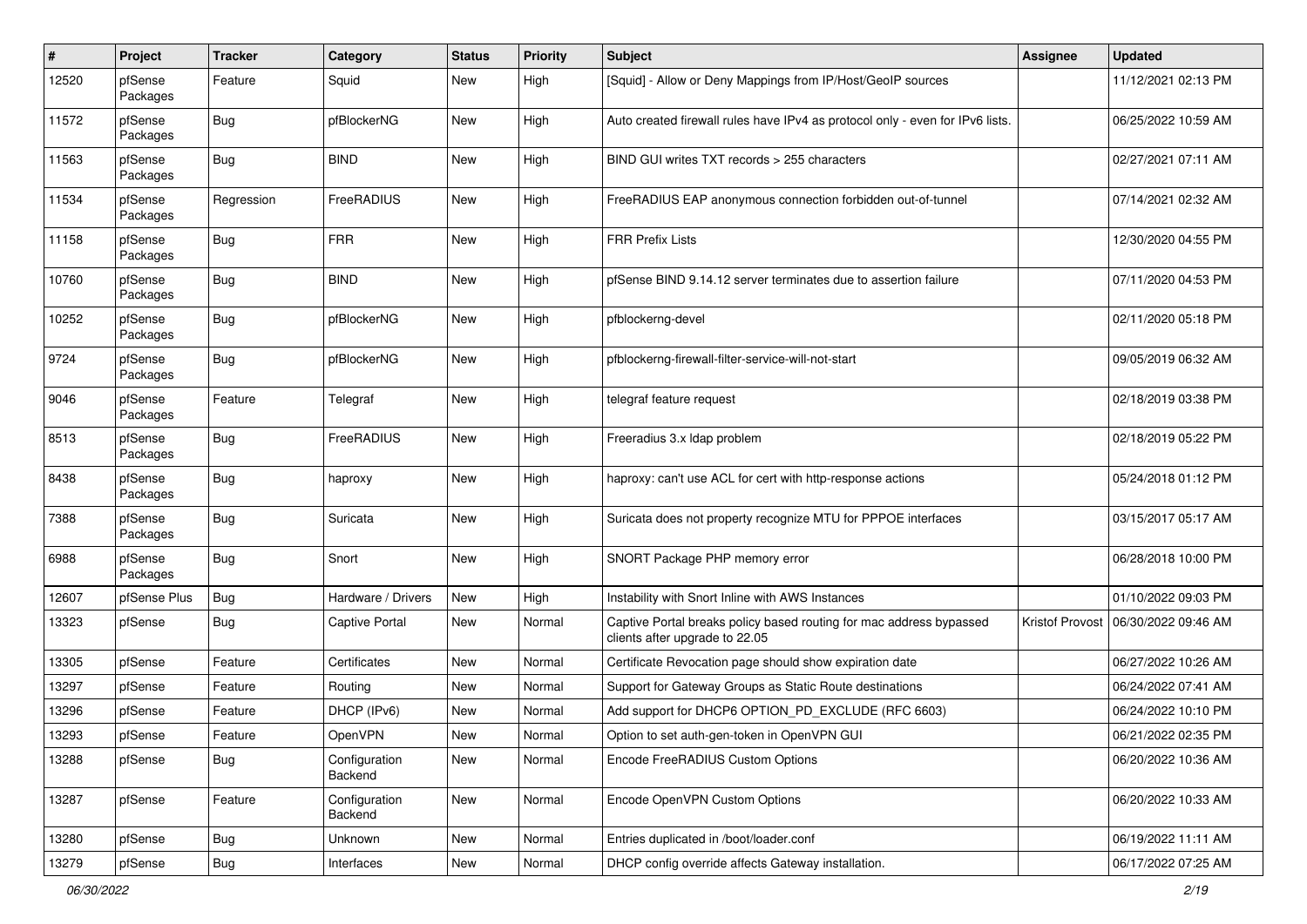| $\sharp$ | Project | <b>Tracker</b> | Category            | <b>Status</b> | Priority | <b>Subject</b>                                                                                                                              | Assignee            | <b>Updated</b>      |
|----------|---------|----------------|---------------------|---------------|----------|---------------------------------------------------------------------------------------------------------------------------------------------|---------------------|---------------------|
| 13277    | pfSense | Bug            | <b>IGMP Proxy</b>   | New           | Normal   | IGMP Proxy webConfigurator Page Always Produces Error                                                                                       |                     | 06/16/2022 07:50 PM |
| 13276    | pfSense | <b>Bug</b>     | <b>IGMP Proxy</b>   | <b>New</b>    | Normal   | IGMP Proxy Error Message for Logging Links to System Log Instead of<br>Routing Log                                                          |                     | 06/16/2022 07:48 PM |
| 13273    | pfSense | <b>Bug</b>     | DHCP (IPv4)         | New           | Normal   | dhclient can use conflicting recorded leases                                                                                                |                     | 06/14/2022 11:07 AM |
| 13267    | pfSense | Bug            | OpenVPN             | New           | Normal   | dpinger continues to run on OpenVPN gateway after OpenVPN service is<br>stopped.                                                            |                     | 06/12/2022 02:49 PM |
| 13264    | pfSense | Feature        | <b>IPsec</b>        | New           | Normal   | IPSec Phase2 select multiple PFS key groups                                                                                                 |                     | 06/10/2022 04:29 PM |
| 13260    | pfSense | Feature        | Authentication      | New           | Normal   | Add support for OpenVPN static-challenge                                                                                                    |                     | 06/09/2022 02:04 PM |
| 13256    | pfSense | Feature        | DHCP (IPv4)         | New           | Normal   | Better handling of duplicate IPs in static DHCP assignments                                                                                 |                     | 06/11/2022 04:51 PM |
| 13254    | pfSense | <b>Bug</b>     | <b>DNS Resolver</b> | New           | Normal   | DNS resolver does not update "unbound.conf" file during link down<br>events                                                                 |                     | 06/28/2022 12:01 PM |
| 13253    | pfSense | Bug            | DHCP (IPv6)         | <b>New</b>    | Normal   | dhcp6c" is not restarted when applying settings when multiple WANs<br>are configured for DHCP6                                              |                     | 06/28/2022 12:01 PM |
| 13252    | pfSense | Bug            | Upgrade             | New           | Normal   | reduce frequency of php-fpm socket connection attempts from<br>check reload status                                                          |                     | 06/12/2022 11:11 AM |
| 13249    | pfSense | Bug            | Console Menu        | New           | Normal   | Running playback comands multiple times results in PHP error                                                                                |                     | 06/06/2022 07:02 AM |
| 13248    | pfSense | Regression     | DHCP (IPv6)         | New           | Normal   | IPv6 Router Advertisements runs when config.xml does not contain an<br>entry for the interface                                              |                     | 06/05/2022 07:44 PM |
| 13244    | pfSense | Feature        | Web Interface       | <b>New</b>    | Normal   | Add help text under Timezone settings in the GUI                                                                                            |                     | 06/03/2022 01:00 PM |
| 13242    | pfSense | Feature        | Gateway Monitoring  | <b>New</b>    | Normal   | Enhancements to static route creation/deletion for dpinger monitor IPs                                                                      |                     | 06/03/2022 11:20 AM |
| 13240    | pfSense | Bug            | Rules / NAT         | <b>New</b>    | Normal   | User is forced to pick an NPt destination IPv6 prefix length even when<br>choosing a drop-down entry which contains a defined prefix length | Jim Pingle          | 06/28/2022 12:01 PM |
| 13237    | pfSense | <b>Bug</b>     | DHCP (IPv6)         | New           | Normal   | dhcp6c script cannot be executed safely                                                                                                     |                     | 06/01/2022 11:20 AM |
| 13228    | pfSense | Bug            | Interfaces          | New           | Normal   | Recovering interface gateway may not be added back into gateway<br>groups and rules when expected                                           | Jim Pingle          | 06/29/2022 04:31 PM |
| 13225    | pfSense | Bug            | Interfaces          | <b>New</b>    | Normal   | Bridges with QinQ interfaces not properly set up at boot                                                                                    | Viktor Gurov        | 06/28/2022 12:01 PM |
| 13224    | pfSense | <b>Bug</b>     | Notifications       | <b>New</b>    | Normal   | Email notification flood when UPS (NUT) and WAN send notifications                                                                          |                     | 05/27/2022 01:58 AM |
| 13222    | pfSense | Bug            | UPnP/NAT-PMP        | New           | Normal   | CARP IP does not listen for NAT-PMP packets                                                                                                 |                     | 05/26/2022 02:28 PM |
| 13217    | pfSense | Bug            | DHCP (IPv4)         | <b>New</b>    | Normal   | dhclient using default pid file location which does not exist                                                                               | <b>Viktor Gurov</b> | 05/26/2022 08:09 AM |
| 13187    | pfSense | Documentation  | Upgrade             | New           | Normal   | Azure Frequently asked questions                                                                                                            |                     | 05/20/2022 06:52 AM |
| 13167    | pfSense | Bug            | <b>Dynamic DNS</b>  | <b>New</b>    | Normal   | phpDynDNS: DigitalOcean ddns update fails (bad request, invalid<br>character '-' in request_id)                                             |                     | 06/16/2022 09:30 PM |
| 13158    | pfSense | Bug            | Web Interface       | New           | Normal   | Input validation error when applying limiter changes                                                                                        |                     | 05/14/2022 05:32 PM |
| 13132    | pfSense | <b>Bug</b>     | Backup / Restore    | New           | Normal   | Two SSHDATA Sections in Restored Config Breaks Unit                                                                                         | Jim Pingle          | 06/29/2022 07:53 AM |
| 13102    | pfSense | Bug            | <b>IPsec</b>        | New           | Normal   | Deleting an IPSec tunnel doesn't destroy the SA (SADs/SPDs), causes<br>crash in status_ipsec.php                                            | <b>Viktor Gurov</b> | 06/28/2022 12:01 PM |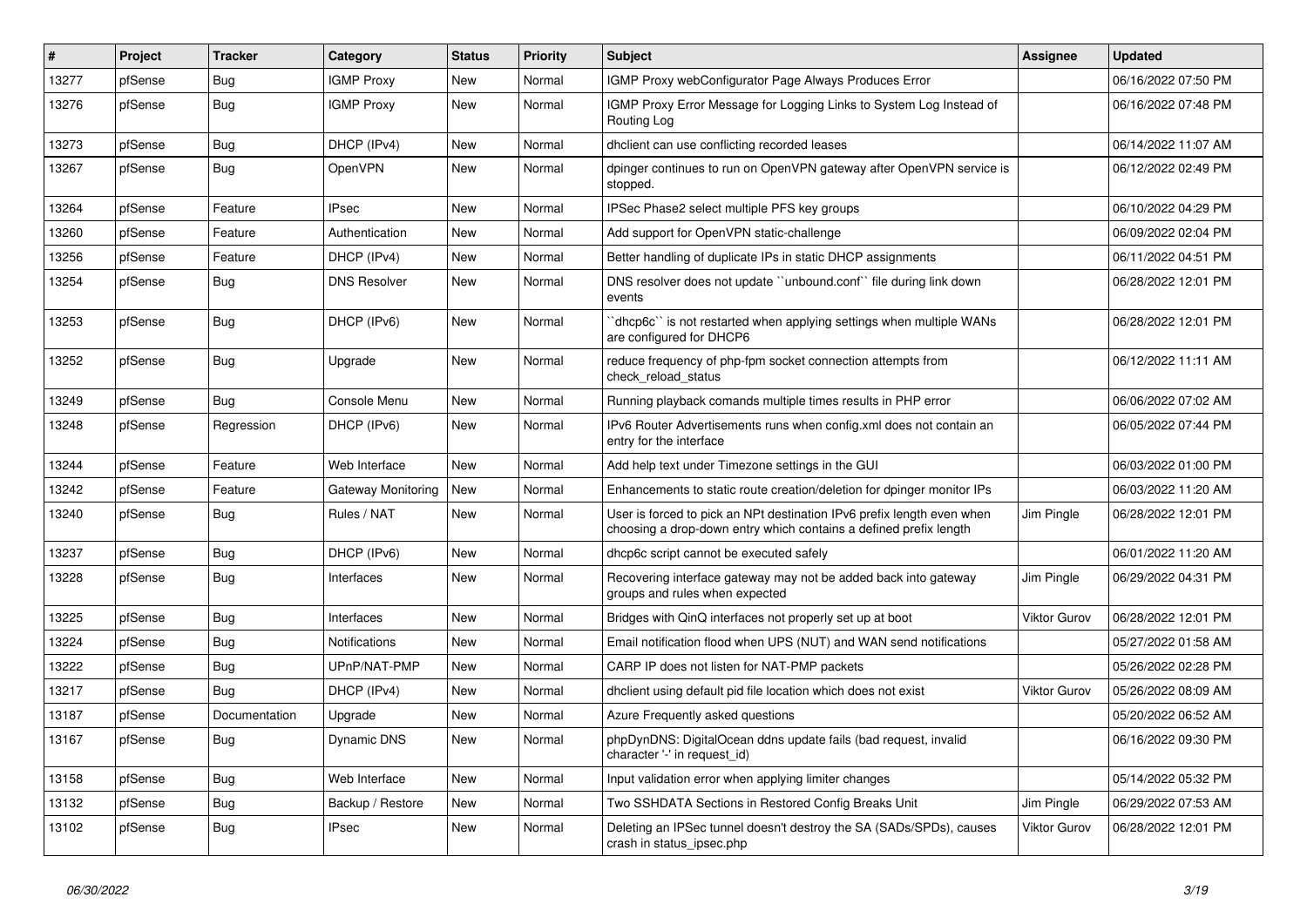| #     | Project | <b>Tracker</b> | Category                                 | <b>Status</b> | <b>Priority</b> | Subject                                                                                                  | <b>Assignee</b>  | <b>Updated</b>      |
|-------|---------|----------------|------------------------------------------|---------------|-----------------|----------------------------------------------------------------------------------------------------------|------------------|---------------------|
| 13091 | pfSense | Feature        | OpenVPN                                  | New           | Normal          | RFE: Ability to specify the order of OpenVPN Authentication servers                                      |                  | 04/22/2022 04:30 PM |
| 13090 | pfSense | <b>Bug</b>     | OpenVPN                                  | New           | Normal          | OpenVPN: do not use legacy deprecated netbios settings                                                   | Jim Pingle       | 04/22/2022 11:19 AM |
| 13089 | pfSense | Bug            | <b>OpenVPN</b>                           | New           | Normal          | OpenVPN: fix some netbios options were preserved even if teh Netbios<br>option was unchecked             | Jim Pingle       | 04/22/2022 11:06 AM |
| 13088 | pfSense | <b>Bug</b>     | OpenVPN                                  | New           | Normal          | OpenVPN Client Overrides: properly hide/show form fields                                                 | Jim Pingle       | 06/08/2022 09:15 AM |
| 13087 | pfSense | <b>Bug</b>     | OpenVPN                                  | New           | Normal          | OpenVPN Server: hide WINS servers list when netbios option is<br>unchecked while WINS servers is checked |                  | 04/22/2022 10:29 AM |
| 13076 | pfSense | Bug            | Gateway Monitoring                       | New           | Normal          | Marking a gateway as down does not affect IPsec entries using gateway<br>groups                          |                  | 06/28/2022 12:01 PM |
| 13068 | pfSense | Bug            | Aliases / Tables                         | New           | Normal          | Error loading rules when URL Table IPs content is empty                                                  |                  | 04/17/2022 09:07 PM |
| 13067 | pfSense | <b>Bug</b>     | FilterDNS                                | New           | Normal          | filterdns resolve interval is twice the intended value                                                   |                  | 04/17/2022 07:45 PM |
| 13058 | pfSense | Todo           | Rules / NAT                              | New           | Normal          | Add static routes and directly connected networks back to policy route<br>negation rules                 |                  | 04/13/2022 08:05 AM |
| 13054 | pfSense | Feature        | Package System                           | New           | Normal          | Package plugin hook for web server configuration stanzas                                                 | Jim Pingle       | 04/12/2022 03:04 PM |
| 13051 | pfSense | <b>Bug</b>     | <b>Traffic Shaper</b><br>(ALTQ)          | New           | Normal          | Firewall traffic shaper by interface selection unknow                                                    |                  | 04/12/2022 07:03 AM |
| 13046 | pfSense | Bug            | Rules / NAT                              | New           | Normal          | Floating rule applied to IPv6 interface with a SLAAC DHCPv6 gateway<br>reports error on boot             |                  | 04/11/2022 09:50 AM |
| 13017 | pfSense | Feature        | Packet Capture                           | <b>New</b>    | Normal          | Packet capture: add preview results while capture is running                                             |                  | 04/09/2022 11:08 AM |
| 13014 | pfSense | <b>Bug</b>     | IPsec                                    | New           | Normal          | Charon.vici can get in a bad state                                                                       | Mateusz<br>Guzik | 06/28/2022 12:01 PM |
| 13009 | pfSense | Feature        | OpenVPN                                  | New           | Normal          | Add option for multiple remote addresses to OpenVPN Client                                               |                  | 03/31/2022 12:42 PM |
| 13003 | pfSense | <b>Bug</b>     | Hardware / Drivers                       | New           | Normal          | Malicious Driver Detection event on ixl driver                                                           |                  | 06/25/2022 05:00 PM |
| 12960 | pfSense | Bug            | Installer                                | <b>New</b>    | Normal          | VGA installer image defaults to serial console, serial console is default in<br><b>GUI settings</b>      |                  | 06/28/2022 12:01 PM |
| 12950 | pfSense | <b>Bug</b>     | Routing                                  | New           | Normal          | OpenVPN as default gateway does not get set at boot time                                                 |                  | 04/09/2022 05:46 PM |
| 12942 | pfSense | <b>Bug</b>     | Gateways                                 | New           | Normal          | Code to kill states for old gateway when reconnecting an interface is<br>incorrect                       | Jim Pingle       | 06/28/2022 12:01 PM |
| 12938 | pfSense | Bug            | IPv6 Router<br>Advertisements<br>(RADVD) | New           | Normal          | MaxRtrAdvInterval would allow stale DNS servers to be deleted faster                                     |                  | 03/12/2022 09:37 AM |
| 12927 | pfSense | <b>Bug</b>     | OpenVPN                                  | New           | Normal          | OpenVPN with OCSP enabled allows connections with revoked<br>certificates                                |                  | 03/24/2022 08:22 AM |
| 12922 | pfSense | <b>Bug</b>     | DHCP (IPv4)                              | New           | Normal          | Classless static routes received on DHCP WAN can override chosen<br>default gateway                      |                  | 03/28/2022 10:08 AM |
| 12905 | pfSense | <b>Bug</b>     | Web Interface                            | New           | Normal          | Add VLAN Re-assignment to Import Interface Mismatch Wizard                                               |                  | 03/07/2022 08:05 AM |
| 12903 | pfSense | Feature        | Notifications                            | New           | Normal          | alternative authentication methods for email notifications?                                              |                  | 03/07/2022 07:52 AM |
| 12888 | pfSense | Bug            | Rules / NAT                              | New           | Normal          | pfSense sends un-NATed packets during OpenVPN startup                                                    |                  | 03/01/2022 03:13 PM |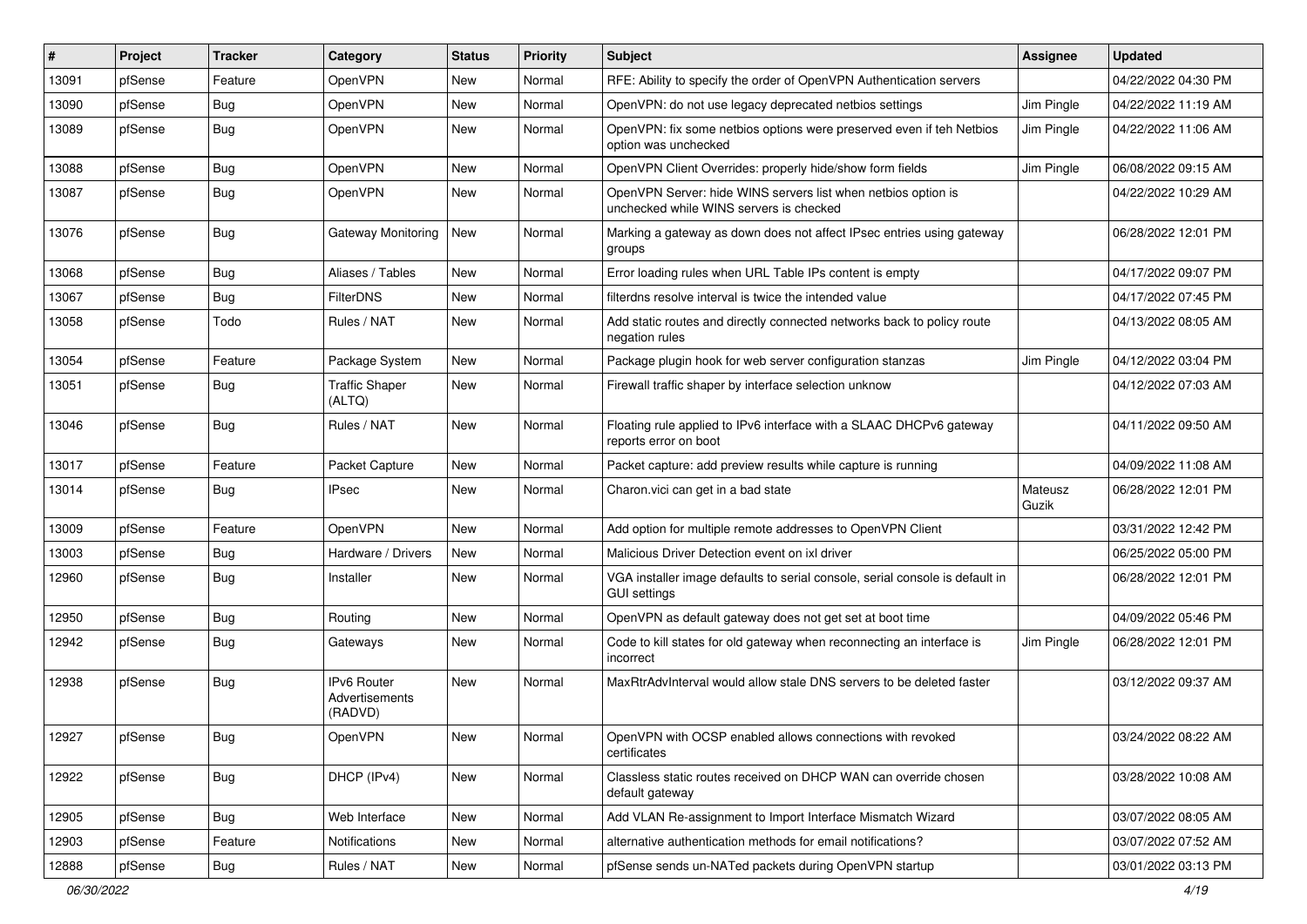| $\sharp$ | Project | <b>Tracker</b> | Category                | <b>Status</b> | <b>Priority</b> | <b>Subject</b>                                                                                | Assignee              | <b>Updated</b>      |
|----------|---------|----------------|-------------------------|---------------|-----------------|-----------------------------------------------------------------------------------------------|-----------------------|---------------------|
| 12875    | pfSense | Bug            | Package System          | <b>New</b>    | Normal          | Import zabbix-agent6 and zabbix-proxy6 from FreeBSD Ports                                     |                       | 05/28/2022 06:50 PM |
| 12874    | pfSense | Feature        | OpenVPN                 | New           | Normal          | OpenVPN RADIUS Framed-Pool                                                                    |                       | 02/25/2022 02:24 PM |
| 12857    | pfSense | <b>Bug</b>     | Gateways                | <b>New</b>    | Normal          | Firewall gateway goes away when making changes to Bridge0 device                              |                       | 02/27/2022 11:20 AM |
| 12849    | pfSense | <b>Bug</b>     | <b>Operating System</b> | <b>New</b>    | Normal          | pfsync kernel crash on reboot                                                                 | Mateusz<br>Guzik      | 02/22/2022 02:02 PM |
| 12848    | pfSense | Feature        | Dynamic DNS             | <b>New</b>    | Normal          | Evaluation of the DynDNS "Result Match" string                                                |                       | 02/22/2022 02:01 AM |
| 12828    | pfSense | <b>Bug</b>     | <b>Wireless</b>         | <b>New</b>    | Normal          | pfSense keeps crashing (Fatal trap 12: page fault while in kernel mode)                       |                       | 02/21/2022 07:55 AM |
| 12823    | pfSense | <b>Bug</b>     | DHCP (IPv6)             | <b>New</b>    | Normal          | Multiple DHCP6 WAN connections PPPoE interface 'defached' status                              |                       | 02/18/2022 05:39 AM |
| 12811    | pfSense | <b>Bug</b>     | Gateway Monitoring      | New           | Normal          | Services are not restarted when PPP interfaces connect                                        | Jim Pingle            | 06/30/2022 03:18 AM |
| 12797    | pfSense | <b>Bug</b>     | UPnP/NAT-PMP            | <b>New</b>    | Normal          | UPnP+STUN forms invalid outbound NAT rules using the external<br>address discovered from STUN |                       | 02/15/2022 01:01 PM |
| 12782    | pfSense | Todo           | Build / Release         | <b>New</b>    | Normal          | Disable compatibility flag                                                                    | <b>Brad Davis</b>     | 06/28/2022 12:01 PM |
| 12774    | pfSense | Bug            | Backup / Restore        | <b>New</b>    | Normal          | Picture widget image is not saved in backup                                                   |                       | 04/04/2022 04:48 AM |
| 12768    | pfSense | Feature        | Upgrade                 | <b>New</b>    | Normal          | pfSense-repo: Make sure default config file exists                                            |                       | 06/28/2022 12:01 PM |
| 12764    | pfSense | <b>Bug</b>     | Gateways                | <b>New</b>    | Normal          | VTI gateway status is pending after assigning the VTI interface                               |                       | 02/07/2022 05:41 AM |
| 12762    | pfSense | <b>Bug</b>     | <b>IPsec</b>            | <b>New</b>    | Normal          | IPsec keep alive check ignores Child SA Start Action                                          | <b>Viktor Gurov</b>   | 02/07/2022 11:21 AM |
| 12747    | pfSense | Bug            | Logging                 | <b>New</b>    | Normal          | System log is filled by sshguard                                                              |                       | 06/30/2022 05:21 AM |
| 12737    | pfSense | Bug            | Certificates            | <b>New</b>    | Normal          | CApath is not defined by default in curl                                                      |                       | 06/28/2022 12:01 PM |
| 12730    | pfSense | <b>Bug</b>     | Captive Portal          | New           | Normal          | RADIUS accounting does not work if WAN is down                                                |                       | 01/26/2022 05:13 AM |
| 12726    | pfSense | <b>Bug</b>     | Authentication          | New           | Normal          | LDAP select container button auto populate                                                    |                       | 01/25/2022 01:48 PM |
| 12715    | pfSense | <b>Bug</b>     | Authentication          | <b>New</b>    | Normal          | Long system startup time when LDAP is configured and unavailable<br>during startup.           | Christian<br>McDonald | 01/24/2022 05:50 AM |
| 12708    | pfSense | <b>Bug</b>     | Aliases / Tables        | <b>New</b>    | Normal          | alias with non resolving DNS entry breaks underlying pf table                                 |                       | 02/20/2022 06:13 PM |
| 12679    | pfSense | Feature        | Interfaces              | <b>New</b>    | Normal          | Remind user to update DHCPv6 range when changing interface IPv6<br>prefix                     |                       | 01/12/2022 07:36 AM |
| 12676    | pfSense | Feature        | Rules / NAT             | New           | Normal          | Add the Tagged option on the Port Forward rules edit page                                     |                       | 01/11/2022 05:52 AM |
| 12665    | pfSense | Feature        | Rules / NAT             | New           | Normal          | Ability to add custom pf rules from the GUI                                                   |                       | 01/07/2022 09:30 AM |
| 12648    | pfSense | Bug            | Captive Portal          | New           | Normal          | Undocumented variables 'listenporthttp' and 'listenporthttps'                                 |                       | 12/28/2021 10:44 AM |
| 12645    | pfSense | Bug            | <b>IPsec</b>            | New           | Normal          | filterdns`` does not monitor remote IPsec gateways for IPv6 address<br>changes                | <b>Viktor Gurov</b>   | 06/28/2022 12:01 PM |
| 12625    | pfSense | Feature        | Logging                 | New           | Normal          | Granular logging options for default firewall rules.                                          |                       | 12/21/2021 06:39 PM |
| 12612    | pfSense | Bug            | <b>DNS Resolver</b>     | New           | Normal          | DNS Resolver is restarted during every "rc.newwanip" event                                    |                       | 06/28/2022 12:01 PM |
| 12602    | pfSense | Feature        | Dynamic DNS             | <b>New</b>    | Normal          | DHCPv6 should allow DDNS Client updates for hosts                                             |                       | 12/15/2021 11:00 AM |
| 12600    | pfSense | Feature        | Aliases / Tables        | <b>New</b>    | Normal          | allow custom mask for a network alias created from a FQDN                                     |                       | 12/15/2021 10:50 AM |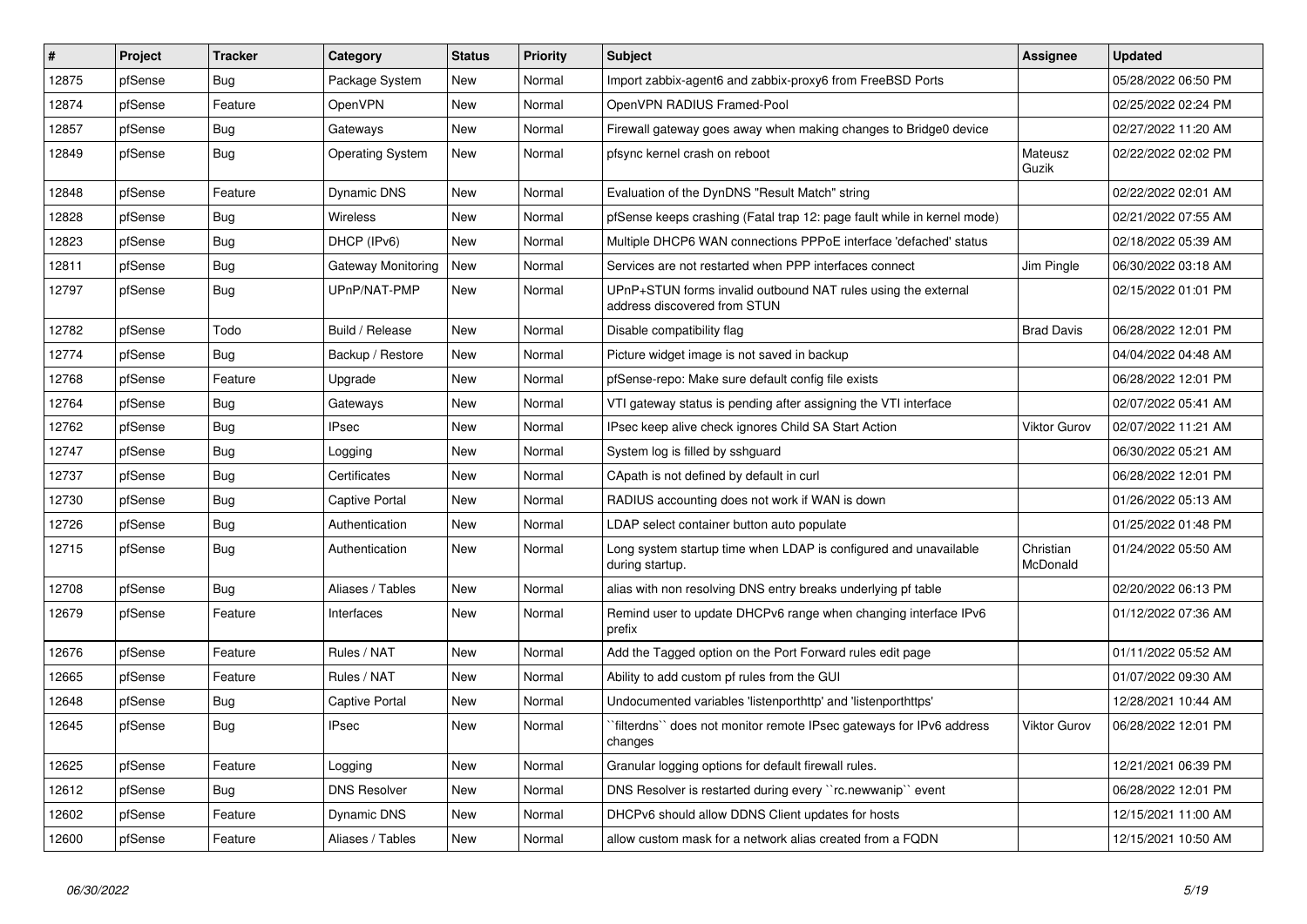| $\#$  | Project | <b>Tracker</b> | Category                    | <b>Status</b> | <b>Priority</b> | <b>Subject</b>                                                                                                                   | <b>Assignee</b> | <b>Updated</b>      |
|-------|---------|----------------|-----------------------------|---------------|-----------------|----------------------------------------------------------------------------------------------------------------------------------|-----------------|---------------------|
| 12581 | pfSense | Regression     | DHCP (IPv6)                 | <b>New</b>    | Normal          | CARP IPv6 assigned address does not get advertised to endpoints with<br>RADV                                                     |                 | 12/16/2021 02:34 PM |
| 12563 | pfSense | Bug            | OpenVPN                     | <b>New</b>    | Normal          | OpenVPN server doesn't support Framed-IPv6-Address RADIUS attribute                                                              |                 | 12/03/2021 11:19 AM |
| 12553 | pfSense | Feature        | Backup / Restore            | New           | Normal          | Auto Config Backup: Allow selecting multiple backups for deletion                                                                |                 | 02/22/2022 04:27 AM |
| 12552 | pfSense | Bug            | OpenVPN                     | New           | Normal          | "Pull DNS" option within OpenVPN client does not cause pfSense to use<br>DNS servers assigned by remote OpenVPN server           |                 | 12/08/2021 08:45 AM |
| 12549 | pfSense | Regression     | IPsec                       | New           | Normal          | Per-user Mobile IPsec settings are not applied to connecting mobile<br>clients                                                   | Jim Pingle      | 06/28/2022 12:01 PM |
| 12542 | pfSense | Bug            | Virtual IP Addresses        | New           | Normal          | Cannot assign a same IPv6 Link-Local address to different interfaces                                                             |                 | 11/25/2021 01:41 AM |
| 12535 | pfSense | Documentation  | Routing                     | <b>New</b>    | Normal          | Negate Rules function does not match the description                                                                             |                 | 11/19/2021 02:03 PM |
| 12519 | pfSense | Bug            | Authentication              | New           | Normal          | Fail authentication using special character in password via the LDAP<br>connector                                                |                 | 11/12/2021 07:39 AM |
| 12509 | pfSense | <b>Bug</b>     | OpenVPN                     | <b>New</b>    | Normal          | Deffered authentication does not work with auth-gen-token external-auth<br>or pusk "auth-token"                                  |                 | 11/08/2021 04:01 AM |
| 12508 | pfSense | Bug            | <b>DHCP Relay</b>           | <b>New</b>    | Normal          | DHCP Relay over VPN                                                                                                              |                 | 11/06/2021 11:25 AM |
| 12504 | pfSense | Bug            | Interfaces                  | <b>New</b>    | Normal          | BCM57412 NetXtreme-E 10Gb RDMA Ethernet controller issue                                                                         |                 | 11/05/2021 04:51 AM |
| 12483 | pfSense | <b>Bug</b>     | Configuration<br>Backend    | <b>New</b>    | Normal          | GUI creates inconsistent config.xml                                                                                              |                 | 10/23/2021 06:48 AM |
| 12473 | pfSense | Feature        | <b>IPsec</b>                | <b>New</b>    | Normal          | Allow user adjustment of IPsec Keep Alive periodic checks                                                                        |                 | 12/22/2021 05:59 AM |
| 12467 | pfSense | <b>Bug</b>     | Captive Portal              | <b>New</b>    | Normal          | CP error on client disconnect after reboot                                                                                       |                 | 10/17/2021 05:35 AM |
| 12459 | pfSense | Todo           | Virtual IP Addresses        | New           | Normal          | Add IP Alias subnet input validation                                                                                             |                 | 10/15/2021 09:35 AM |
| 12458 | pfSense | Feature        | Authentication              | New           | Normal          | Use "unixHomeDirectory" instead of "homeDirectory" when LDAP<br>authentication server is Active Directory                        |                 | 10/15/2021 08:18 AM |
| 12451 | pfSense | Bug            | <b>Virtual IP Addresses</b> | New           | Normal          | deleteVIP() does not check RFC2136 Update Source                                                                                 |                 | 10/13/2021 10:06 AM |
| 12436 | pfSense | <b>Bug</b>     | PPPoE Server                | New           | Normal          | Pppoe server config gui does not allow setting of chap authentication, and<br>sets the network start address for allocation to 0 |                 | 10/21/2021 08:15 AM |
| 12421 | pfSense | <b>Bug</b>     | Rules / NAT                 | <b>New</b>    | Normal          | IPV6 limiter bug                                                                                                                 |                 | 10/02/2021 08:44 AM |
| 12401 | pfSense | Bug            | <b>Traffic Graphs</b>       | <b>New</b>    | Normal          | Traffic graphs with untagged and tagged VLAN on same interface                                                                   |                 | 09/23/2021 09:18 PM |
| 12382 | pfSense | Regression     | OpenVPN                     | <b>New</b>    | Normal          | Certificate Depth checking creates OpenVPN micro-outages every time a<br>user authenticates after 2.5.2 upgrade                  |                 | 01/17/2022 04:17 AM |
| 12367 | pfSense | Todo           | Installer                   | New           | Normal          | ZFS: Do not show memstick disk on target list                                                                                    |                 | 09/13/2021 07:37 AM |
| 12357 | pfSense | <b>Bug</b>     | Captive Portal              | New           | Normal          | Captive Portal popup Logout button loads full login page in popup when<br>clicked                                                |                 | 10/27/2021 12:10 PM |
| 12335 | pfSense | <b>Bug</b>     | <b>IPsec</b>                | New           | Normal          | IPsec DNS inefficiency                                                                                                           | Jim Pingle      | 06/28/2022 12:01 PM |
| 12300 | pfSense | Feature        | Hardware / Drivers          | New           | Normal          | Add Aquantia Atlantic driver to pfsense                                                                                          |                 | 09/14/2021 06:49 AM |
| 12283 | pfSense | <b>Bug</b>     | Authentication              | New           | Normal          | LDAP/RADIUS authentication servers configuration does not allow source<br>IP address to be specified                             |                 | 08/20/2021 01:15 AM |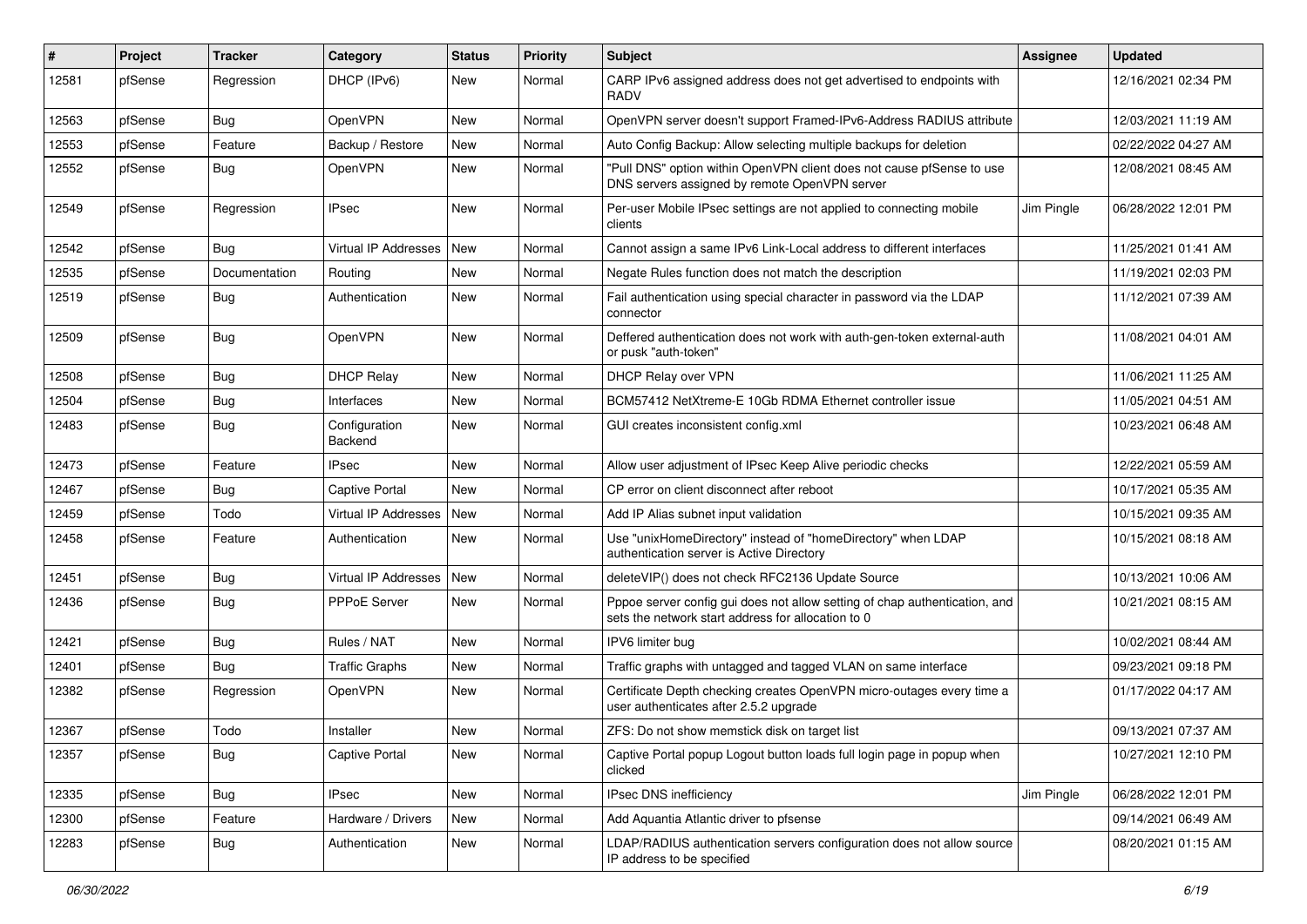| #     | Project | <b>Tracker</b> | Category                | <b>Status</b> | <b>Priority</b> | Subject                                                                                                  | <b>Assignee</b>  | <b>Updated</b>      |
|-------|---------|----------------|-------------------------|---------------|-----------------|----------------------------------------------------------------------------------------------------------|------------------|---------------------|
| 12259 | pfSense | <b>Bug</b>     | <b>Operating System</b> | New           | Normal          | Intel em NICs Suffering Performance Degradation on FreeBSD12                                             |                  | 02/25/2022 09:28 PM |
| 12249 | pfSense | Bug            | Backup / Restore        | New           | Normal          | HAProxy causing failed ACB backups                                                                       |                  | 11/15/2021 11:58 PM |
| 12243 | pfSense | Todo           | Package System          | New           | Normal          | Implement ""plugin_interfaces()""                                                                        |                  | 02/07/2022 03:50 AM |
| 12190 | pfSense | Feature        | Rules / NAT             | New           | Normal          | Add ability to reference ipv6 prefix in firewall rules and aliases                                       |                  | 08/05/2021 01:47 PM |
| 12139 | pfSense | Feature        | <b>DNS Forwarder</b>    | New           | Normal          | Add support in for specifying a DNSMASQ configuration file                                               |                  | 07/16/2021 09:45 PM |
| 12122 | pfSense | Bug            | Web Interface           | New           | Normal          | Perform greedy actions asychronously                                                                     |                  | 07/10/2021 01:10 PM |
| 12121 | pfSense | Feature        | OpenVPN                 | New           | Normal          | Wider "local network(s)" fields in OpenVPN server configuration                                          |                  | 07/19/2021 07:37 AM |
| 12120 | pfSense | Feature        | <b>DHCP Relay</b>       | <b>New</b>    | Normal          | Permit several sets of destination DHCP servers in DHCP relay                                            |                  | 07/11/2021 05:41 PM |
| 12095 | pfSense | Bug            | Authentication          | New           | Normal          | Memory leak in pcscd                                                                                     |                  | 06/01/2022 01:01 PM |
| 12091 | pfSense | Feature        | Authentication          | <b>New</b>    | Normal          | RFE: Add support for sssd authentication                                                                 |                  | 12/10/2021 04:55 PM |
| 12079 | pfSense | Bug            | <b>IGMP Proxy</b>       | <b>New</b>    | Normal          | IGMPProxy: kernel panic, Sleeping thread owns a non-sleepable lock                                       | Mateusz<br>Guzik | 06/28/2022 12:01 PM |
| 12077 | pfSense | Feature        | Gateways                | New           | Normal          | Allow stick-connections per gateway group                                                                |                  | 06/24/2021 08:45 AM |
| 12056 | pfSense | <b>Bug</b>     | Logging                 | New           | Normal          | Filterlog says "Unknown Option %u"                                                                       |                  | 06/18/2021 05:51 AM |
| 11974 | pfSense | Feature        | <b>XMLRPC</b>           | New           | Normal          | XMLRPC synchronization for igmmproxy settings                                                            |                  | 05/29/2021 03:58 PM |
| 11956 | pfSense | Feature        | Web Interface           | New           | Normal          | "add" button in the top of pages with many user-added items                                              |                  | 07/10/2021 01:01 PM |
| 11954 | pfSense | Feature        | <b>IGMP Proxy</b>       | New           | Normal          | <b>Multicast limits</b>                                                                                  |                  | 05/25/2021 12:36 AM |
| 11953 | pfSense | <b>Bug</b>     | <b>IGMP Proxy</b>       | New           | Normal          | XG-1541 crashes when igmpproxy is enabled and network interfaces<br>status change                        |                  | 05/24/2021 04:55 PM |
| 11925 | pfSense | Bug            | OpenVPN                 | New           | Normal          | Calling-Station-Id always set to WAN IP                                                                  |                  | 05/14/2021 09:27 AM |
| 11876 | pfSense | Feature        | Hardware / Drivers      | <b>New</b>    | Normal          | OpenSSL does not use QAT acceleration on pfSense Plus<br>21.02-RELEASE-p1 or 21.05-DEVELOPMENT           |                  | 05/03/2021 08:02 AM |
| 11872 | pfSense | <b>Bug</b>     | Interfaces              | New           | Normal          | gif interfaces reporting incorrect traffic counters                                                      |                  | 12/30/2021 04:00 AM |
| 11856 | pfSense | Feature        | Diagnostics             | New           | Normal          | Replace/add Alias or DNS names for known LAN addresses in the State<br>table                             |                  | 04/27/2021 08:01 AM |
| 11786 | pfSense | <b>Bug</b>     | Services                | New           | Normal          | SSH incomplete setup and startup fail while recovering XML backup in a<br>fresh install of pfSense 2.5.0 |                  | 04/17/2021 01:36 PM |
| 11778 | pfSense | <b>Bug</b>     | <b>OpenVPN</b>          | New           | Normal          | OpenVPN uses 100% CPU after experiencing packet loss                                                     |                  | 02/28/2022 07:38 AM |
| 11761 | pfSense | <b>Bug</b>     | L <sub>2</sub> TP       | New           | Normal          | L2TP/IPsec VPN : PPP LCP negotiation occurs before user<br>authentication                                |                  | 03/31/2021 04:52 AM |
| 11759 | pfSense | Bug            | Dashboard               | New           | Normal          | Traffic graphs on dashboard double upload on pppoe links                                                 |                  | 12/30/2021 04:00 AM |
| 11757 | pfSense | Feature        | <b>XMLRPC</b>           | New           | Normal          | Allow XMLRPC sync to bypass default auth server in favor of local<br>database                            |                  | 03/30/2021 03:18 PM |
| 11731 | pfSense | Bug            | Hardware / Drivers      | New           | Normal          | Missing support for Realtek USB NICs                                                                     |                  | 03/30/2021 04:32 AM |
| 11730 | pfSense | <b>Bug</b>     | Web Interface           | New           | Normal          | Improve visibility of option selections in dark themes                                                   |                  | 03/25/2021 09:38 PM |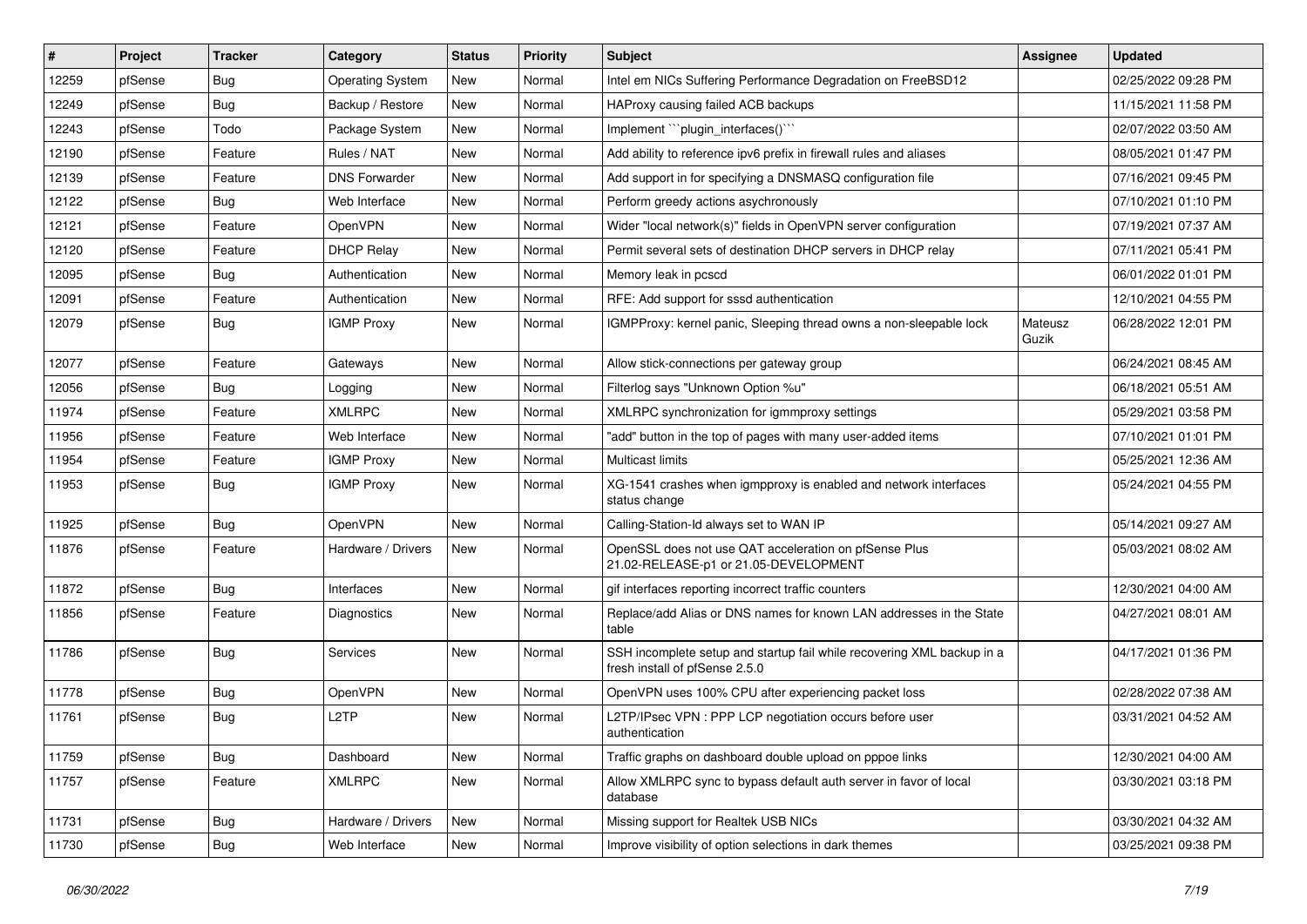| #     | Project | <b>Tracker</b> | Category              | <b>Status</b> | <b>Priority</b> | Subject                                                                                                                                                                                         | <b>Assignee</b> | <b>Updated</b>      |
|-------|---------|----------------|-----------------------|---------------|-----------------|-------------------------------------------------------------------------------------------------------------------------------------------------------------------------------------------------|-----------------|---------------------|
| 11724 | pfSense | <b>Bug</b>     | Package System        | New           | Normal          | Packages unexpectedly removed when changing update branches                                                                                                                                     |                 | 03/29/2021 08:09 AM |
| 11717 | pfSense | <b>Bug</b>     | Rules / NAT           | New           | Normal          | Incorrect port forwarding rules if Destination port alias is not equal to<br>Redirect target port alias                                                                                         |                 | 03/22/2021 06:06 AM |
| 11715 | pfSense | Bug            | OpenVPN               | New           | Normal          | OpenVPN MTU                                                                                                                                                                                     |                 | 03/22/2021 01:35 AM |
| 11666 | pfSense | <b>Bug</b>     | Logging               | New           | Normal          | GUI Firewall log search not parsing filter.log beyond hard coded limit                                                                                                                          |                 | 03/12/2021 11:38 AM |
| 11657 | pfSense | Bug            | Interfaces            | New           | Normal          | netmap_ring_reinit error                                                                                                                                                                        |                 | 03/18/2021 10:32 PM |
| 11641 | pfSense | Bug            | Interfaces            | New           | Normal          | On xn based interfaces without the VLANMTU flag the first VLAN tag<br>defined does not follow the parent interface MTU settings. All subsequent<br>VLAN tags follow the parent interface's MTU. |                 | 03/09/2021 06:42 PM |
| 11625 | pfSense | Feature        | OpenVPN               | New           | Normal          | Cisco-AVPair aliases support                                                                                                                                                                    |                 | 03/05/2021 12:35 AM |
| 11619 | pfSense | <b>Bug</b>     | Upgrade               | New           | Normal          | Unable to upgrade 2.4.4-p3 to 2.5/21.02-p1                                                                                                                                                      |                 | 08/15/2021 10:00 AM |
| 11604 | pfSense | Feature        | WireGuard             | New           | Normal          | WireGuard Dynamic Listen Port Randomization                                                                                                                                                     |                 | 03/19/2021 10:59 AM |
| 11556 | pfSense | Bug            | Rules / NAT           | New           | Normal          | Kill all states associated with a NAT address                                                                                                                                                   |                 | 03/19/2021 10:29 AM |
| 11548 | pfSense | Bug            | Rules / NAT           | <b>New</b>    | Normal          | "rule expands to no valid combination" error from port forward automatic<br>rule mixing IPv4 and IPv6 elements                                                                                  |                 | 02/27/2021 03:18 PM |
| 11541 | pfSense | Bug            | OpenVPN               | New           | Normal          | OpenVPN status does not work properly when set to TCP and Concurrent<br>Connections $= 1$                                                                                                       |                 | 03/02/2021 02:27 PM |
| 11503 | pfSense | Bug            | OpenVPN               | New           | Normal          | Using multiple authentication backends on an OpenVPN server fails                                                                                                                               |                 | 02/23/2021 12:23 PM |
| 11498 | pfSense | Feature        | WireGuard             | New           | Normal          | WireGuard does not pass multicast traffic to peer                                                                                                                                               | Peter Grehan    | 03/19/2021 10:59 AM |
| 11473 | pfSense | Bug            | Web Interface         | New           | Normal          | System Activity shows invalid data on SG-3100                                                                                                                                                   |                 | 02/19/2021 08:12 PM |
| 11430 | pfSense | <b>Bug</b>     | Interfaces            | New           | Normal          | PHP console spam after Assigning Interfaces                                                                                                                                                     |                 | 10/09/2021 10:37 AM |
| 11429 | pfSense | <b>Bug</b>     | Web Interface         | New           | Normal          | System Log / Settings form activates "Reset Log Files" button on enter                                                                                                                          |                 | 10/28/2021 01:35 PM |
| 11412 | pfSense | <b>Bug</b>     | Interfaces            | New           | Normal          | LLDPD Package Doesn't Work with Switchports                                                                                                                                                     |                 | 02/12/2021 08:12 PM |
| 11379 | pfSense | Feature        | <b>Captive Portal</b> | New           | Normal          | <b>Template Roll Printer</b>                                                                                                                                                                    |                 | 02/07/2021 05:26 AM |
| 11363 | pfSense | Bug            | Installer             | New           | Normal          | Clean Install 2.5.0 fails due to hardware incompability                                                                                                                                         |                 | 02/04/2021 11:06 AM |
| 11335 | pfSense | Bug            | Interfaces            | New           | Normal          | Spoofing the MAC on a LAGG interface does not work for some NIC<br>types.                                                                                                                       |                 | 01/29/2021 09:10 AM |
| 11324 | pfSense | Feature        | Logging               | New           | Normal          | Separate syslog "Remote log servers" Parameters                                                                                                                                                 |                 | 01/27/2021 10:47 AM |
| 11302 | pfSense | Feature        | WireGuard             | <b>New</b>    | Normal          | WireGuard XMLRPC sync                                                                                                                                                                           |                 | 03/19/2021 10:59 AM |
| 11296 | pfSense | Bug            | Routing               | <b>New</b>    | Normal          | Static route targets may still reachable via default route when the gateway   Viktor Gurov<br>they should route through is down                                                                 |                 | 06/28/2022 12:01 PM |
| 11280 | pfSense | Todo           | WireGuard             | New           | Normal          | Add WireGuard to ALTQ list                                                                                                                                                                      |                 | 04/27/2021 12:32 PM |
| 11268 | pfSense | <b>Bug</b>     | Web Interface         | New           | Normal          | Cookie named 'id' prevents Edit form fields being set properly                                                                                                                                  |                 | 09/03/2021 06:16 AM |
| 11262 | pfSense | Feature        | Rules / NAT           | New           | Normal          | Time Based Rules - selects all days in the current month                                                                                                                                        |                 | 04/27/2021 12:32 PM |
| 11257 | pfSense | Feature        | Upgrade               | New           | Normal          | Installed Packages: Update all button                                                                                                                                                           |                 | 01/18/2021 10:45 AM |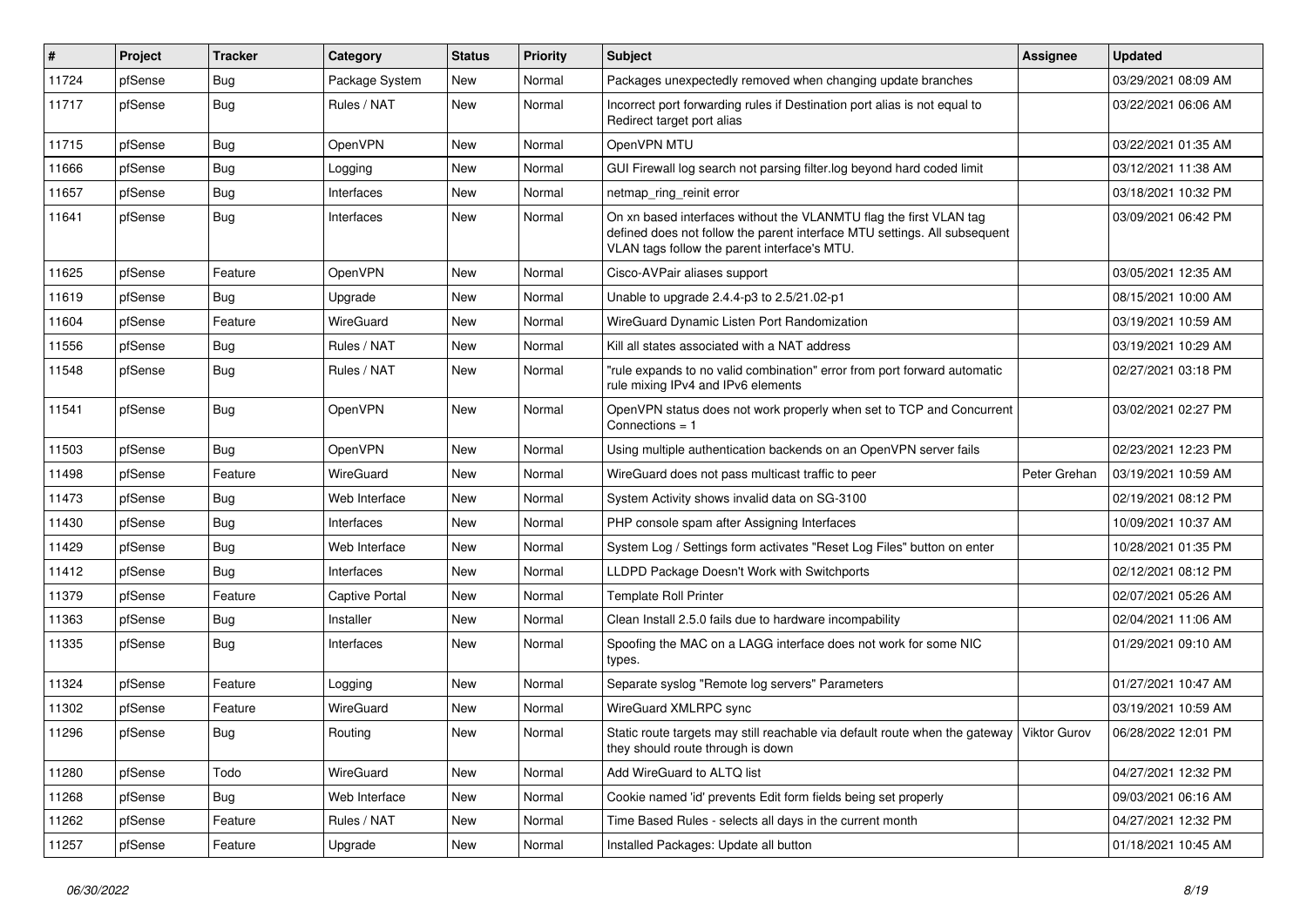| #     | Project | <b>Tracker</b> | Category                        | <b>Status</b> | <b>Priority</b> | <b>Subject</b>                                                                                                                   | Assignee            | <b>Updated</b>      |
|-------|---------|----------------|---------------------------------|---------------|-----------------|----------------------------------------------------------------------------------------------------------------------------------|---------------------|---------------------|
| 11243 | pfSense | Feature        | Interfaces                      | New           | Normal          | individual pfctl snort2c tables per interface only blocking IPs for specific<br>interface when a rule triggers in snort/suricata |                     | 01/14/2021 03:02 PM |
| 11232 | pfSense | Bug            | <b>Operating System</b>         | New           | Normal          | Fix pfSense_fsync                                                                                                                |                     | 01/08/2021 08:53 AM |
| 11203 | pfSense | <b>Bug</b>     | Certificates                    | New           | Normal          | certificate manager very slow                                                                                                    |                     | 12/31/2020 11:57 AM |
| 11189 | pfSense | Feature        | <b>Captive Portal</b>           | New           | Normal          | Captive Portal - Tarpit option                                                                                                   |                     | 12/23/2020 06:44 PM |
| 11184 | pfSense | <b>Bug</b>     | FreeBSD                         | <b>New</b>    | Normal          | PF: State policy cannot be configurable                                                                                          |                     | 02/09/2021 02:43 AM |
| 11177 | pfSense | <b>Bug</b>     | Dynamic DNS                     | New           | Normal          | DDNSv6 not using Check IP Services                                                                                               |                     | 12/21/2020 05:02 AM |
| 11149 | pfSense | <b>Bug</b>     | <b>DHCP Relay</b>               | New           | Normal          | DHCP relay won't start with DHCP server behind gateway                                                                           |                     | 03/22/2021 05:13 AM |
| 11147 | pfSense | <b>Bug</b>     | Dynamic DNS                     | New           | Normal          | Domeneshop DynDNS IPv4 and IPv6                                                                                                  |                     | 12/09/2020 11:47 PM |
| 11139 | pfSense | Documentation  | Interfaces                      | <b>New</b>    | Normal          | <b>Bridges and VLANs</b>                                                                                                         |                     | 12/07/2020 12:32 PM |
| 11110 | pfSense | Bug            | Backup / Restore                | New           | Normal          | Backup file should be checked before restoring a specific area                                                                   |                     | 12/05/2020 02:50 PM |
| 11091 | pfSense | <b>Bug</b>     | Interfaces                      | New           | Normal          | Interfaces set as disabled in the configuration have an UP status in the<br>operating system at boot                             | <b>Viktor Gurov</b> | 06/28/2022 12:01 PM |
| 11084 | pfSense | Feature        | Dynamic DNS                     | New           | Normal          | Dynamic DNS include option to specify virtual IP addresses                                                                       |                     | 11/19/2020 01:26 PM |
| 11056 | pfSense | Feature        | Interfaces                      | New           | Normal          | Add option to disable flow-control on interfaces in GUI                                                                          |                     | 11/11/2020 04:41 PM |
| 10980 | pfSense | <b>Bug</b>     | <b>Operating System</b>         | New           | Normal          | rc.local is executed at login by rc.initial, and not at boot time.                                                               |                     | 10/19/2020 09:39 AM |
| 10962 | pfSense | Feature        | Dynamic DNS                     | New           | Normal          | Add Cpanel support for Dynamic DNS Clients                                                                                       |                     | 12/28/2020 01:56 PM |
| 10890 | pfSense | Feature        | Interfaces                      | New           | Normal          | Allow multiple assigned interfaces to track status of a single switch port                                                       |                     | 09/14/2020 07:20 AM |
| 10875 | pfSense | <b>Bug</b>     | Gateways                        | New           | Normal          | PPP periodic reset does not fully restore gateway group round-robin<br>functionality                                             | Luiz Souza          | 11/05/2020 07:44 AM |
| 10843 | pfSense | Feature        | Authentication                  | <b>New</b>    | Normal          | Allow user manager settings to specify multiple authentication servers                                                           |                     | 01/13/2022 07:22 AM |
| 10839 | pfSense | Feature        | <b>Traffic Shaper</b><br>(ALTQ) | New           | Normal          | Add popular messengers to the Traffic Shaper Wizard                                                                              |                     | 08/18/2020 10:07 AM |
| 10833 | pfSense | Bug            | Configuration<br>Backend        | New           | Normal          | unbound exits on configuration error when link status flaps on LAN<br>interface                                                  |                     | 08/13/2020 11:53 PM |
| 10822 | pfSense | Bug            | DHCP (IPv6)                     | <b>New</b>    | Normal          | Deprecated IPv6 prefix won't be announced as deprecated to clients                                                               |                     | 08/10/2020 09:23 AM |
| 10805 | pfSense | Feature        | Hardware / Drivers              | New           | Normal          | Intel QAT (QuickAssist) encryption support for PfSense                                                                           |                     | 07/31/2020 03:13 PM |
| 10765 | pfSense | <b>Bug</b>     | Authentication                  | New           | Normal          | Ampersands in Idap_extended_query are escaped twice                                                                              |                     | 09/02/2020 07:55 AM |
| 10729 | pfSense | <b>Bug</b>     | Package System                  | <b>New</b>    | Normal          | Certificate verification failed for pkg.freebsd.org                                                                              |                     | 07/05/2020 01:12 AM |
| 10726 | pfSense | Bug            | Rules / NAT                     | New           | Normal          | Sticky-connections option is bugged - sticky-address cannot be redefined                                                         |                     | 11/12/2020 10:12 AM |
| 10718 | pfSense | Feature        | Notifications                   | New           | Normal          | Email notifications - add new field to enter a from: name                                                                        |                     | 07/01/2020 09:08 AM |
| 10715 | pfSense | <b>Bug</b>     | <b>DHCP Relay</b>               | New           | Normal          | DHCPv6 relay always uses the "first" IPv6 address of an interface                                                                |                     | 06/29/2020 05:01 AM |
| 10714 | pfSense | <b>Bug</b>     | DHCP (IPv6)                     | New           | Normal          | radvd only gives out the prefix of the "first" IPv6 address of an interface                                                      |                     | 10/06/2020 01:03 PM |
| 10712 | pfSense | Bug            | Rules / NAT                     | New           | Normal          | "default allow LAN IPv6 to any" rule does not work right after boot when<br>using IPv6 PD                                        |                     | 06/30/2020 12:17 AM |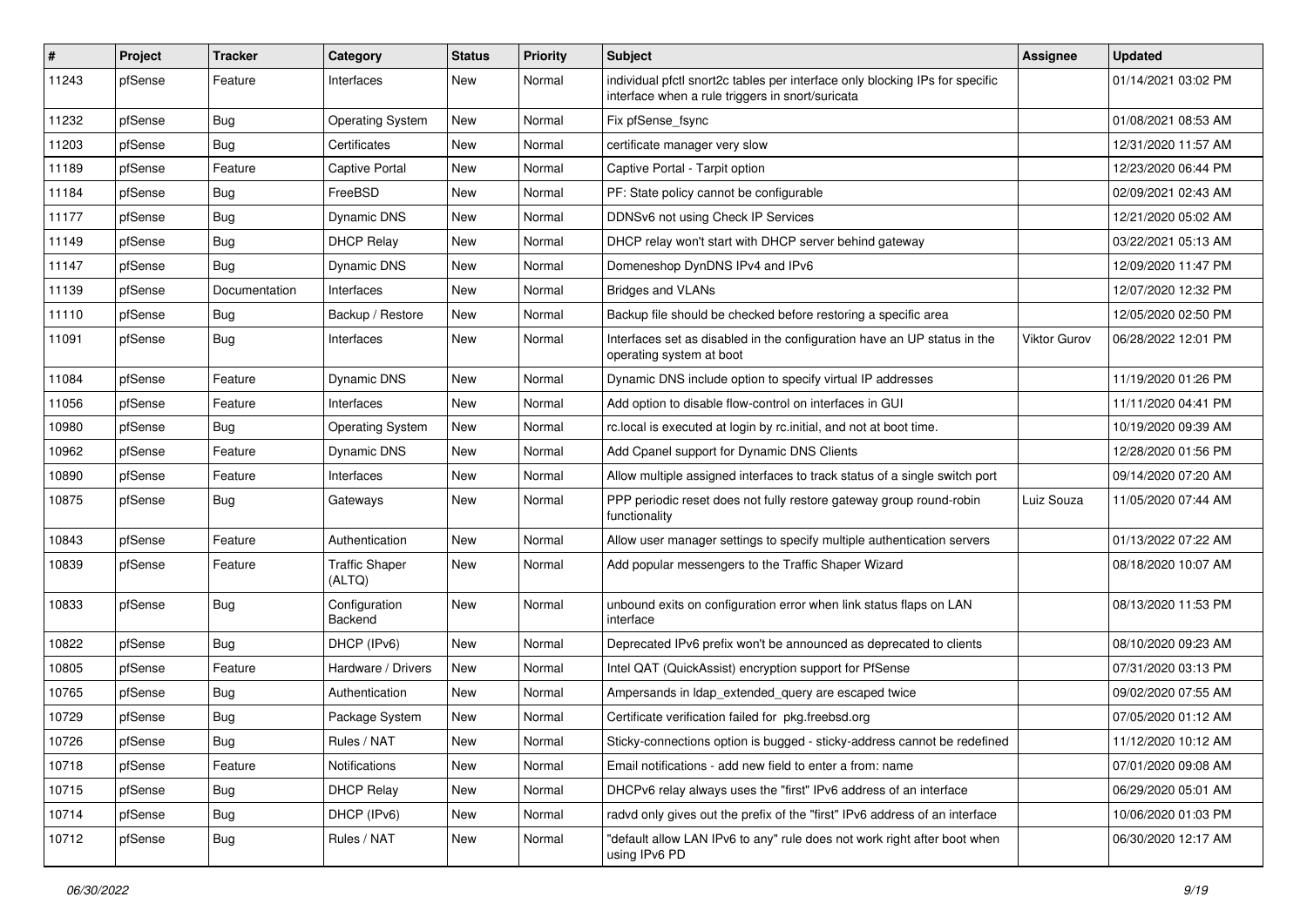| $\sharp$ | Project | <b>Tracker</b> | Category                     | <b>Status</b> | <b>Priority</b> | <b>Subject</b>                                                                                                    | <b>Assignee</b> | <b>Updated</b>      |
|----------|---------|----------------|------------------------------|---------------|-----------------|-------------------------------------------------------------------------------------------------------------------|-----------------|---------------------|
| 10708    | pfSense | Bug            | Upgrade                      | <b>New</b>    | Normal          | ZFS bootpool boot symlink issue                                                                                   | Luiz Souza      | 03/08/2021 07:03 AM |
| 10671    | pfSense | Bug            | <b>Operating System</b>      | <b>New</b>    | Normal          | pfsense 2.4.5_1 does not boot on Gen2 2012R2 HyperV VM                                                            |                 | 05/09/2021 06:39 AM |
| 10651    | pfSense | Feature        | OpenVPN                      | New           | Normal          | Remove/replace deprecated OpenVPN options                                                                         |                 | 06/10/2020 11:32 AM |
| 10624    | pfSense | <b>Bug</b>     | <b>DNS Resolver</b>          | <b>New</b>    | Normal          | Unbound configuration memory leak with python module + register DHCP<br>leases active                             |                 | 02/26/2021 10:27 AM |
| 10584    | pfSense | <b>Bug</b>     | Hardware / Drivers           | <b>New</b>    | Normal          | SG-3100 with M.2: shutdown instead of reboot                                                                      |                 | 07/21/2020 03:08 AM |
| 10581    | pfSense | Feature        | Logging                      | <b>New</b>    | Normal          | Provide ability to disable nginx access logging to remote syslog server                                           |                 | 05/21/2020 08:36 PM |
| 10544    | pfSense | <b>Bug</b>     | User Manager /<br>Privileges | <b>New</b>    | Normal          | It's not possible to add a user to group operator using the gui                                                   |                 | 04/21/2022 12:39 PM |
| 10530    | pfSense | Bug            | Upgrade                      | <b>New</b>    | Normal          | Convert config version to be based on product version                                                             |                 | 04/21/2022 12:39 PM |
| 10514    | pfSense | Feature        | Web Interface                | <b>New</b>    | Normal          | Add to every page an unparsed Notes field for administrative reference                                            |                 | 04/30/2020 06:32 PM |
| 10513    | pfSense | <b>Bug</b>     | Rules / NAT                  | New           | Normal          | State issues with policy routing and HA failover                                                                  |                 | 04/21/2022 12:39 PM |
| 10493    | pfSense | Bug            | <b>IPsec</b>                 | New           | Normal          | filter_get_vpns_list() issues                                                                                     |                 | 05/06/2020 01:07 AM |
| 10468    | pfSense | Feature        | Web Interface                | <b>New</b>    | Normal          | Allow to download log files from WebGUI                                                                           |                 | 04/17/2020 06:17 AM |
| 10404    | pfSense | Feature        | <b>NTPD</b>                  | <b>New</b>    | Normal          | Consider using chrony for NTP services                                                                            |                 | 11/23/2021 06:59 PM |
| 10401    | pfSense | Feature        | Dashboard                    | <b>New</b>    | Normal          | Request: ability to sort/separate stopped/running Service(s) on<br>Dashboard -> Services Status widget            |                 | 03/31/2020 04:48 PM |
| 10345    | pfSense | Feature        | DHCP (IPv4)                  | New           | Normal          | DHCP lease distinction between online and offline                                                                 |                 | 03/16/2020 07:56 AM |
| 10342    | pfSense | <b>Bug</b>     | <b>DNS Resolver</b>          | <b>New</b>    | Normal          | Unbound domain overrides stop resolving periodically. They only resume<br>after the service has been restarted.   |                 | 03/13/2020 10:35 AM |
| 10325    | pfSense | Bug            | Notifications                | New           | Normal          | System/Advanced/Notifications/E-Mail - SMTP Notification E-Mail auth<br>password Unexpected Bahaviour             |                 | 10/30/2020 08:17 AM |
| 10311    | pfSense | <b>Bug</b>     | OpenVPN                      | New           | Normal          | Too low net.link.ifqmaxlen causes packet drop under load when using<br>OpenVPN inside bridge interface under load |                 | 08/10/2021 03:10 AM |
| 10310    | pfSense | Bug            | Upgrade                      | <b>New</b>    | Normal          | Systems with low RAM and several packages may temporarily fail to load<br>large tables after an upgrade           |                 | 03/03/2020 07:55 AM |
| 10277    | pfSense | <b>Bug</b>     | Web Interface                | <b>New</b>    | Normal          | Sorting the log entries does not use year value                                                                   |                 | 02/24/2020 07:46 AM |
| 10271    | pfSense | <b>Bug</b>     | Web Interface                | <b>New</b>    | Normal          | Large number of VLAN/LANs make "Interfaces" menu hard to access                                                   |                 | 02/20/2020 04:46 AM |
| 10237    | pfSense | Feature        | Upgrade                      | New           | Normal          | Take ZFS snapshot on Upgrade                                                                                      |                 | 04/07/2020 03:58 PM |
| 10223    | pfSense | Feature        | Interfaces                   | <b>New</b>    | Normal          | Add the ability to create additional loopback interfaces                                                          |                 | 12/15/2020 04:35 PM |
| 10150    | pfSense | Bug            | <b>IGMP Proxy</b>            | <b>New</b>    | Normal          | IGMP Proxy does not scale to hundreds of streams                                                                  |                 | 01/03/2020 02:56 AM |
| 10143    | pfSense | Bug            | <b>DNS Resolver</b>          | <b>New</b>    | Normal          | System hostname DNS entry is assigned to the wrong IP on multi-wan<br>setups                                      |                 | 12/31/2019 02:33 PM |
| 10137    | pfSense | Feature        | Package System               | New           | Normal          | net-mgmt/arpwatch: Update to 3.0                                                                                  |                 | 12/30/2019 05:16 PM |
| 10000    | pfSense | Bug            | Dynamic DNS                  | New           | Normal          | Azure Dynamic DNS A and AAAA Records for Apex Zone                                                                |                 | 03/31/2020 09:03 AM |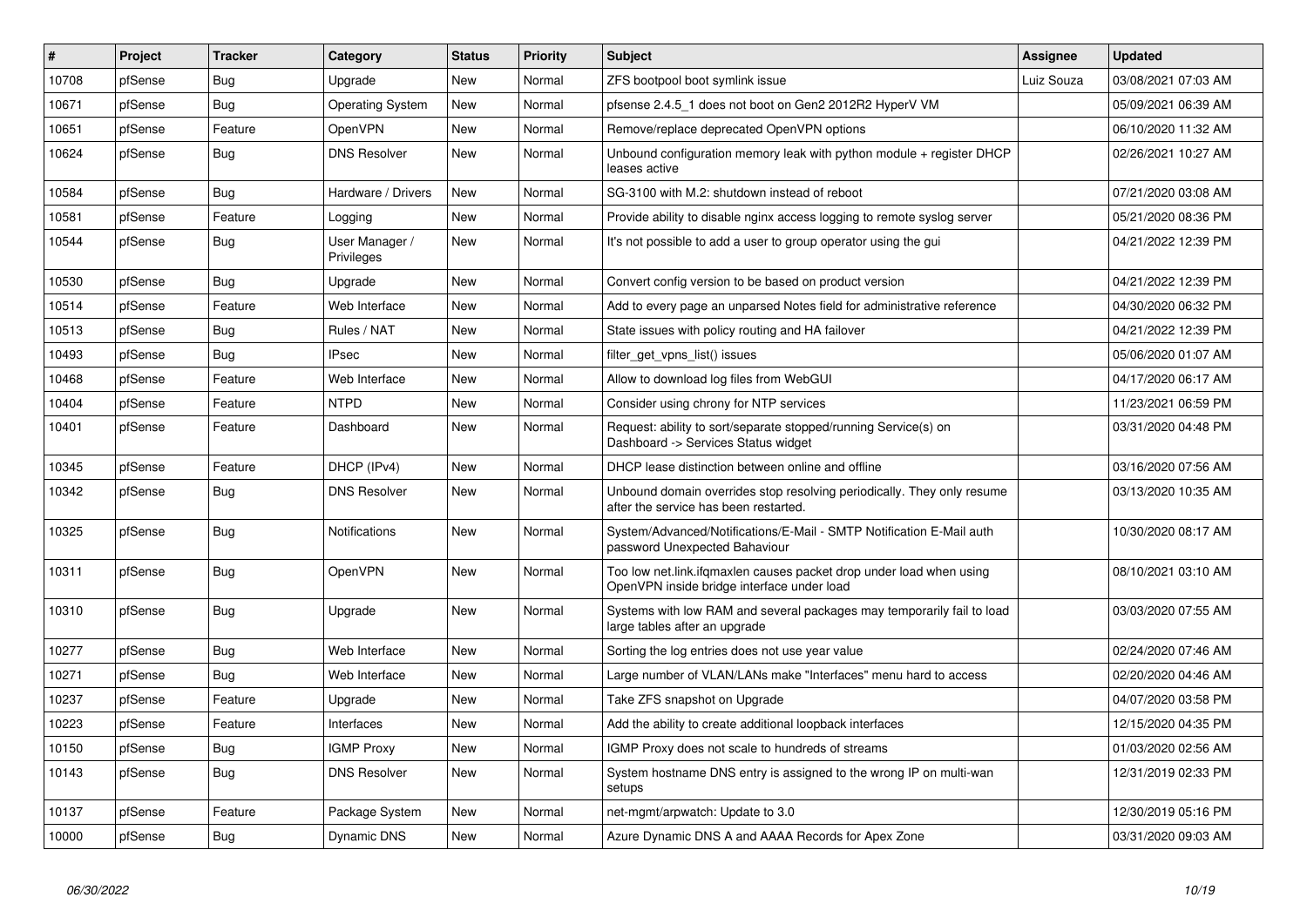| #    | Project | <b>Tracker</b> | Category                     | <b>Status</b> | <b>Priority</b> | <b>Subject</b>                                                                                                       | Assignee | <b>Updated</b>      |
|------|---------|----------------|------------------------------|---------------|-----------------|----------------------------------------------------------------------------------------------------------------------|----------|---------------------|
| 9942 | pfSense | Feature        | <b>Operating System</b>      | New           | Normal          | Give pfSense the possibility to change the keyboard Layout for console<br>users                                      |          | 01/22/2021 02:33 AM |
| 9937 | pfSense | Feature        | Authentication               | New           | Normal          | OpenVPN Login User Privilege                                                                                         |          | 11/29/2019 08:46 AM |
| 9876 | pfSense | Feature        | <b>Operating System</b>      | <b>New</b>    | Normal          | PFsense on KVM: Web interface hint to disable "Hardware Checksum<br>Offloading'                                      |          | 07/03/2020 07:11 AM |
| 9857 | pfSense | Feature        | <b>IPsec</b>                 | New           | Normal          | IPsec Down/Up SMTP Notifications                                                                                     |          | 08/31/2021 08:07 AM |
| 9838 | pfSense | Feature        | OpenVPN                      | New           | Normal          | PKCS11 support                                                                                                       |          | 10/20/2019 02:12 PM |
| 9805 | pfSense | <b>Bug</b>     | <b>Dynamic DNS</b>           | New           | Normal          | dynDNS cloudflare multiple entries                                                                                   |          | 10/02/2019 04:51 PM |
| 9800 | pfSense | Feature        | Hardware / Drivers           | <b>New</b>    | Normal          | Add toggle for net.isr.dispatch=deferred in GUI                                                                      |          | 09/29/2019 06:18 AM |
| 9775 | pfSense | Feature        | Backup / Restore             | New           | Normal          | AutoConfigBackup - Rolling per day/hour cap on changes, retention<br>policv                                          |          | 09/20/2019 09:19 AM |
| 9737 | pfSense | Bug            | <b>Traffic Graphs</b>        | New           | Normal          | traffic-graphs.js shows incorrect units inside the chart                                                             |          | 09/09/2019 06:35 AM |
| 9732 | pfSense | Feature        | DHCP (IPv4)                  | New           | Normal          | System UTC time offset in DHCP Option 2                                                                              |          | 09/06/2019 08:39 PM |
| 9698 | pfSense | <b>Bug</b>     | <b>RRD Graphs</b>            | New           | Normal          | Monitoring graphs do not retain state after auto-refresh                                                             |          | 08/26/2019 02:09 AM |
| 9690 | pfSense | <b>Bug</b>     | Interfaces                   | New           | Normal          | Ethernet flow control should be disabled by default                                                                  |          | 08/19/2019 06:45 PM |
| 9680 | pfSense | Feature        | <b>DHCP Relay</b>            | New           | Normal          | Seperate DHCP Server and relay per interface                                                                         |          | 02/27/2020 10:47 AM |
| 9677 | pfSense | Bug            | Dashboard                    | New           | Normal          | Dashboard hangs when widget needs data from a remote host which is<br>down                                           |          | 08/13/2019 09:15 AM |
| 9664 | pfSense | Bug            | Dynamic DNS                  | New           | Normal          | DynDNS and Dual-wan problem with CloudFlare (works with No-Ip)                                                       |          | 08/03/2019 10:00 AM |
| 9654 | pfSense | <b>Bug</b>     | <b>DNS Resolver</b>          | New           | Normal          | After reboot, the DNS resolver must be restarted before it will advertise<br>the ipv6 DNS address of the router.     |          | 11/20/2020 03:12 AM |
| 9650 | pfSense | Bug            | Gateways                     | New           | Normal          | IPv6 connection drops (ir-)regular on Kabelvodafone (German cable<br>ISP)                                            |          | 07/27/2019 07:14 AM |
| 9633 | pfSense | Feature        | PPPoE Server                 | New           | Normal          | PPPoE/L2TP Server Status Page                                                                                        |          | 10/09/2021 12:05 PM |
| 9627 | pfSense | Feature        | Captive Portal               | New           | Normal          | Captive Portal only shows authenticated users                                                                        |          | 08/14/2019 02:48 PM |
| 9626 | pfSense | Bug            | Web Interface                | New           | Normal          | When deny write permission is assigned to a user, there is no error<br>feedback if the user tries to write something |          | 06/25/2022 05:41 PM |
| 9621 | pfSense | Feature        | User Manager /<br>Privileges | New           | Normal          | More convenient deletion of single user privileges                                                                   |          | 07/09/2019 03:09 AM |
| 9617 | pfSense | Feature        | PPP Interfaces               | New           | Normal          | PPPoE Static IP Configuration in GUI                                                                                 |          | 10/15/2021 08:52 PM |
| 9591 | pfSense | Feature        | Rules / NAT                  | New           | Normal          | Add under firewall rules a search box                                                                                |          | 08/14/2019 02:39 PM |
| 9585 | pfSense | Bug            | Interfaces                   | New           | Normal          | 6RD: Unable to reach hosts on within same 6rd-domain                                                                 |          | 08/14/2019 02:39 PM |
| 9574 | pfSense | Feature        | Package System               | New           | Normal          | Show changelog at package upgrade                                                                                    |          | 06/02/2019 04:35 AM |
| 9566 | pfSense | Bug            | <b>Traffic Graphs</b>        | New           | Normal          | Traffic graph displays traffic incorrectly                                                                           |          | 11/18/2019 07:54 AM |
| 9544 | pfSense | Feature        | Routing                      | New           | Normal          | Enable RADIX_MPATH                                                                                                   |          | 04/21/2022 12:39 PM |
| 9536 | pfSense | Feature        | DHCP (IPv6)                  | New           | Normal          | Support dynamic prefix in DHCPv6 Server                                                                              |          | 05/25/2022 04:27 AM |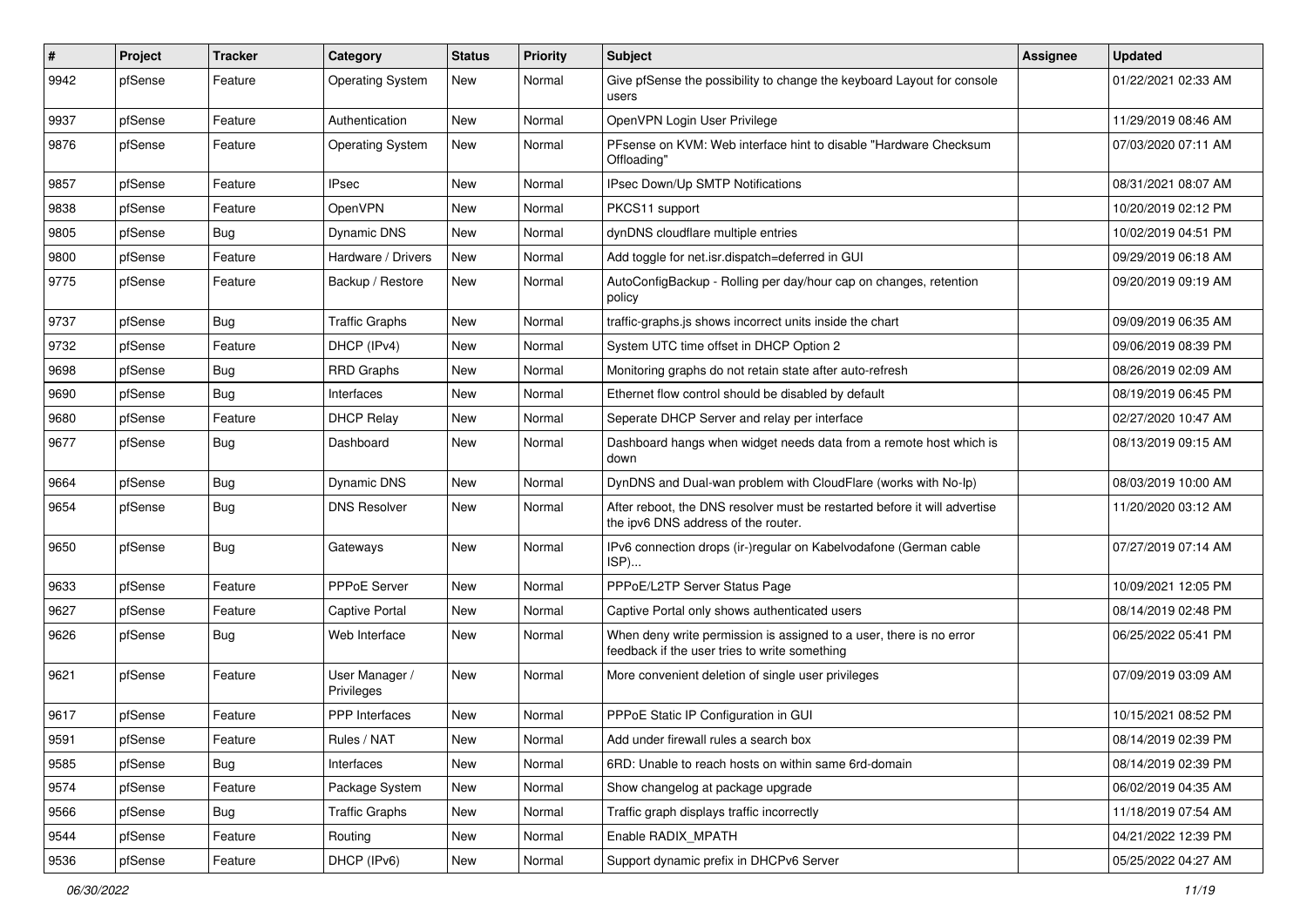| #    | Project | <b>Tracker</b> | Category                            | <b>Status</b> | <b>Priority</b> | Subject                                                                                                 | Assignee | <b>Updated</b>      |
|------|---------|----------------|-------------------------------------|---------------|-----------------|---------------------------------------------------------------------------------------------------------|----------|---------------------|
| 9504 | pfSense | Bug            | Dynamic DNS                         | New           | Normal          | Multiple Dynamic DNS update notifications for the same interface, not<br>differentiated by the hostname |          | 05/07/2019 07:46 AM |
| 9485 | pfSense | Bug            | User Manager /<br>Privileges        | New           | Normal          | password match error on system_usermanager causes Group<br>membership to be reset.                      |          | 04/26/2019 08:52 AM |
| 9464 | pfSense | Feature        | Interfaces                          | New           | Normal          | Marvell 6000 -- netgate hardware (e.g.: XG-7100, XG-3100) internal<br>switch LACP support               |          | 04/08/2019 07:58 AM |
| 9453 | pfSense | Bug            | <b>LAGG Interfaces</b>              | New           | Normal          | VLAN Interfaces on LAGG get orphaned at boot                                                            |          | 08/21/2019 11:16 AM |
| 9436 | pfSense | Feature        | <b>DNS Resolver</b>                 | New           | Normal          | Unbound: enable dnstap support                                                                          |          | 03/27/2019 07:54 PM |
| 9344 | pfSense | Bug            | Translations                        | New           | Normal          | OpenVPN click NCP Algorithms will always go to DH Parameters<br>website(in Chinese-Taiwan)              |          | 10/21/2021 03:48 AM |
| 9343 | pfSense | Bug            | DHCP (IPv4)                         | New           | Normal          | diag_arp.php times out with large DHCPD leases table                                                    |          | 08/14/2019 01:19 PM |
| 9338 | pfSense | <b>Bug</b>     | <b>IGMP Proxy</b>                   | New           | Normal          | igmpproxy ignoring downstream vlan interface                                                            |          | 02/22/2019 03:48 AM |
| 9288 | pfSense | Feature        | Authentication                      | New           | Normal          | SSHGuard add pfSense signature in standard                                                              |          | 08/14/2019 01:19 PM |
| 9253 | pfSense | Feature        | User Manager /<br>Privileges        | New           | Normal          | RFE: True View-Only WebCFG options                                                                      |          | 08/21/2019 09:21 AM |
| 9241 | pfSense | Bug            | Interfaces                          | <b>New</b>    | Normal          | Ethernet link cycles up/down if "auto-negotiate" is explicitly selected in<br>interface configuration   |          | 12/31/2018 08:36 PM |
| 9226 | pfSense | Feature        | Web Interface                       | New           | Normal          | zfs GUI functionality - alerts                                                                          |          | 12/31/2020 02:50 PM |
| 9222 | pfSense | Feature        | Authentication                      | New           | Normal          | Add sshguard log when release an IP                                                                     |          | 08/14/2019 01:00 PM |
| 9192 | pfSense | <b>Bug</b>     | <b>PPP</b> Interfaces               | New           | Normal          | PPPoE daemon selects wrong interface                                                                    |          | 08/20/2019 10:05 AM |
| 9179 | pfSense | Bug            | <b>NAT Reflection</b>               | New           | Normal          | NAT reflection fix implemented for #8604 is causing WebUI and XMLRPC<br>to fail on slave                |          | 03/27/2020 08:01 PM |
| 9167 | pfSense | Bug            | Rules / NAT                         | New           | Normal          | Some Important ICMPv6 Traffic Not Allowed by Default Rules                                              |          | 08/14/2019 01:00 PM |
| 9165 | pfSense | Feature        | Authentication                      | New           | Normal          | only IPs can be added to sshguard whitelist                                                             |          | 04/21/2022 12:39 PM |
| 9156 | pfSense | Feature        | OpenVPN                             | New           | Normal          | OpenVPN: Add tickbox for 'nopool' directive                                                             |          | 04/14/2020 01:45 PM |
| 9130 | pfSense | Feature        | DHCP (IPv4)                         | New           | Normal          | Request ID [#INC-16195]: DHCP - PXE Boot                                                                |          | 09/10/2020 01:39 PM |
| 9101 | pfSense | Bug            | <b>Traffic Graphs</b>               | New           | Normal          | Traffic Graphs/Dashboard Slows Downloads Being Performed by the<br>Same Firefox Browser                 |          | 08/21/2019 09:18 AM |
| 9087 | pfSense | Bug            | <b>Traffic Graphs</b>               | <b>New</b>    | Normal          | Traffic Graph Widget Legend Not Updating                                                                |          | 08/14/2019 12:38 PM |
| 9063 | pfSense | Feature        | Dynamic DNS                         | New           | Normal          | Allow dynamic DNS client entry to specify which Check IP service to use                                 |          | 10/24/2018 11:53 AM |
| 9060 | pfSense | Feature        | Logging                             | New           | Normal          | add rule name filtering field for firewall log viewer                                                   |          | 08/14/2019 12:38 PM |
| 9038 | pfSense | Feature        | Logging                             | New           | Normal          | Live view of any log file                                                                               |          | 08/19/2019 02:55 PM |
| 9037 | pfSense | Bug            | <b>DNS Resolver</b>                 | New           | Normal          | Unbound not logging to syslog after reboot                                                              |          | 10/12/2018 05:09 AM |
| 9035 | pfSense | Bug            | Rules / NAT                         | New           | Normal          | Inactive Interfaces are Hidden in Firewall Rules                                                        |          | 08/14/2019 12:39 PM |
| 8963 | pfSense | <b>Bug</b>     | <b>Traffic Shaper</b><br>(Limiters) | New           | Normal          | 2.4.4 Limiters don't work after CARP fail-over                                                          |          | 12/10/2018 06:40 AM |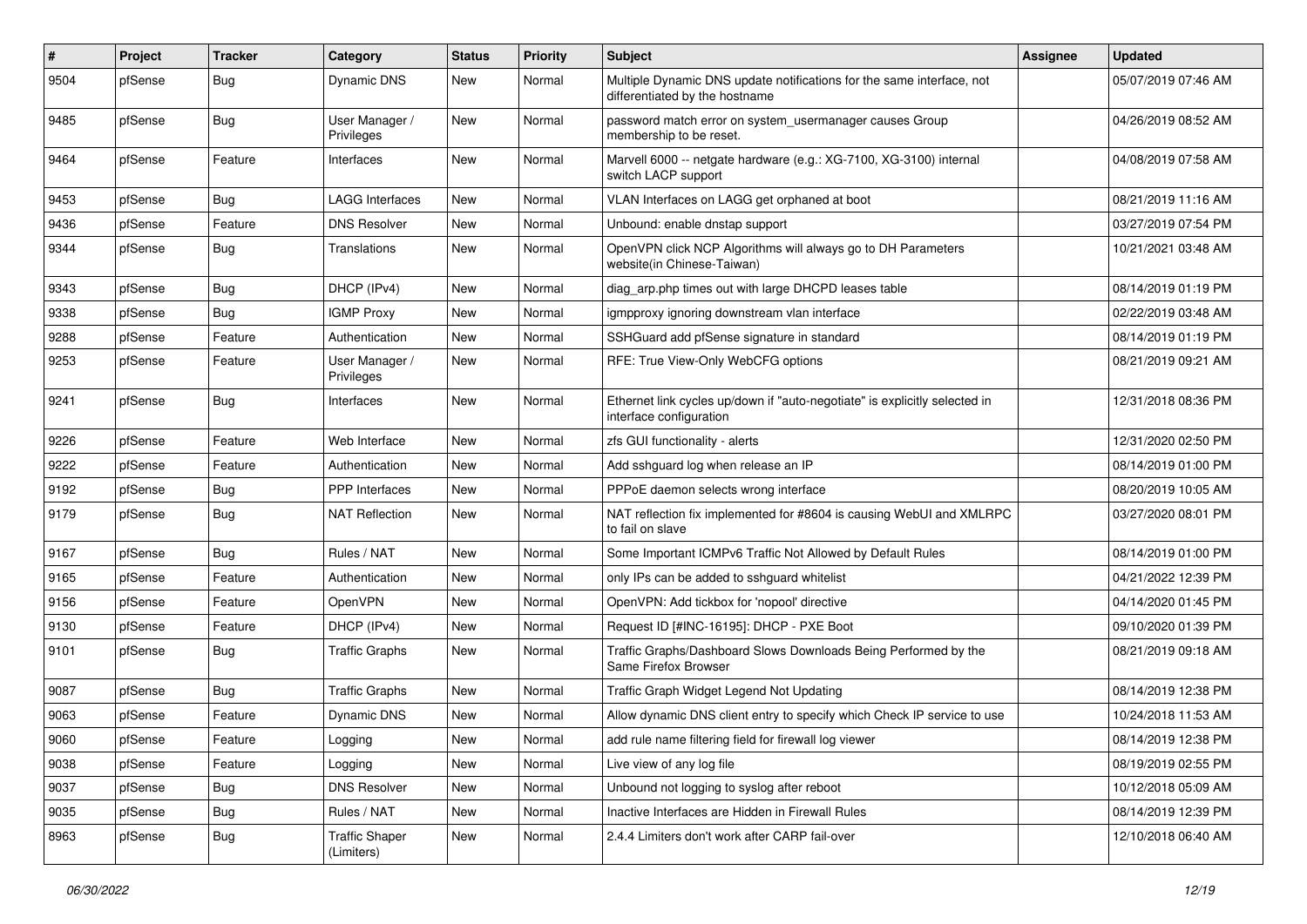| #    | Project | <b>Tracker</b> | Category                        | <b>Status</b> | <b>Priority</b> | <b>Subject</b>                                                                                                          | Assignee   | <b>Updated</b>      |
|------|---------|----------------|---------------------------------|---------------|-----------------|-------------------------------------------------------------------------------------------------------------------------|------------|---------------------|
| 8929 | pfSense | Feature        | Web Interface                   | <b>New</b>    | Normal          | Scroll bar css dark theme                                                                                               |            | 08/14/2019 12:16 PM |
| 8815 | pfSense | Bug            | Interfaces                      | New           | Normal          | IP addresses are removed from interfaces when link is lost and either<br>IPv4 or IPv6 is dynamic                        | Luiz Souza | 07/21/2021 07:49 AM |
| 8804 | pfSense | Bug            | <b>PPP</b> Interfaces           | New           | Normal          | Netgate SG-1000 PPPoE Keepalives not prioritized, internet drops                                                        |            | 08/20/2019 10:06 AM |
| 8794 | pfSense | Feature        | <b>NTPD</b>                     | <b>New</b>    | Normal          | NTP authentiction                                                                                                       | Tod L      | 08/05/2021 01:20 AM |
| 8770 | pfSense | <b>Bug</b>     | Interfaces                      | New           | Normal          | QinQ interfaces always show as active                                                                                   |            | 02/01/2020 09:47 AM |
| 8712 | pfSense | Feature        | <b>Traffic Shaper</b><br>(ALTQ) | <b>New</b>    | Normal          | QOS on ipsec links                                                                                                      |            | 06/22/2020 06:27 AM |
| 8711 | pfSense | <b>Bug</b>     | <b>IGMP Proxy</b>               | <b>New</b>    | Normal          | igmpproxy with PPPoE Interfaces                                                                                         |            | 07/28/2018 09:21 AM |
| 8686 | pfSense | Bug            | <b>IPsec</b>                    | New           | Normal          | IPsec VTI: Assigned interface firewall rules are never parsed                                                           |            | 02/10/2021 12:15 PM |
| 8641 | pfSense | Feature        | Web Interface                   | New           | Normal          | Need way to disable HSTS and/or replace webConfigurator certificate<br>from CLI                                         |            | 07/16/2018 10:21 AM |
| 8614 | pfSense | Bug            | DHCP (IPv4)                     | New           | Normal          | Cannot remove Additional BOOTP/DHCP Options                                                                             |            | 08/21/2019 09:15 AM |
| 8570 | pfSense | <b>Bug</b>     | <b>XML Parser</b>               | <b>New</b>    | Normal          | Empty (dn)shaper config gets populated with newline                                                                     |            | 08/20/2019 02:45 PM |
| 8567 | pfSense | <b>Bug</b>     | CARP                            | New           | Normal          | Using IPv6 VIP alias for services may affect CARP IPv6 VIP work                                                         |            | 06/12/2018 01:26 PM |
| 8566 | pfSense | <b>Bug</b>     | CARP                            | <b>New</b>    | Normal          | Wrong IPv6 source in NS request in case using of IPv6 alias                                                             |            | 06/12/2018 01:26 PM |
| 8558 | pfSense | Feature        | Web Interface                   | <b>New</b>    | Normal          | Add more table sorting in various UI pages                                                                              |            | 08/21/2019 09:14 AM |
| 8526 | pfSense | Bug            | Interfaces                      | <b>New</b>    | Normal          | DHCP client ignores server replies when 802.1q tagging is used                                                          |            | 08/14/2019 10:52 AM |
| 8520 | pfSense | Feature        | Interfaces                      | <b>New</b>    | Normal          | Option to auto-renew DHCP on interface with an offline gateway or<br>marked as down                                     |            | 07/20/2021 11:00 AM |
| 8512 | pfSense | Bug            | <b>PPP</b> Interfaces           | <b>New</b>    | Normal          | PPPoE reconnect fails after interface flap                                                                              |            | 08/20/2019 10:06 AM |
| 8483 | pfSense | Feature        | <b>Traffic Shaper</b><br>(ALTQ) | <b>New</b>    | Normal          | Allow user to choose order of Queues status                                                                             |            | 08/21/2019 09:12 AM |
| 8435 | pfSense | Bug            | Interfaces                      | <b>New</b>    | Normal          | DHCPv6 unusable in certain circumstances (US AT&T Fiber, etc.)                                                          |            | 08/14/2019 10:52 AM |
| 8432 | pfSense | Bug            | Dynamic DNS                     | <b>New</b>    | Normal          | Dynamic DNS Client gives an error that it can't find IPv6 address when<br>WAN interface is a LAGG                       |            | 09/17/2020 05:23 AM |
| 8419 | pfSense | Bug            | Web Interface                   | <b>New</b>    | Normal          | webgui, when menubar is fixed to the top of the screen, the last items of<br>long menus cannot be seen/used.            |            | 07/19/2018 03:10 PM |
| 8406 | pfSense | Bug            | Dynamic DNS                     | New           | Normal          | DDNS IPV6 Cloudflare Client does not detect PPOE address                                                                |            | 03/31/2018 11:56 AM |
| 8401 | pfSense | Bug            | Installer                       | <b>New</b>    | Normal          | Issues related to keys representing alphabetic characters specific to<br>Scandinavian languages and to some other keys. |            | 03/30/2018 11:06 AM |
| 8385 | pfSense | Feature        | Rules / NAT                     | <b>New</b>    | Normal          | Utilize IP addresses from successfully authenticated OpenVPN endpoints<br>to Update Firewall Rules                      |            | 07/19/2018 03:07 PM |
| 8380 | pfSense | Bug            | OpenVPN                         | New           | Normal          | OpenVPN RADIUS password length is not constant                                                                          | Jim Pingle | 07/17/2020 11:46 AM |
| 8372 | pfSense | Feature        | Logging                         | <b>New</b>    | Normal          | add gui setting to adjust refresh rate for dynamic firewall logs                                                        |            | 08/14/2019 10:31 AM |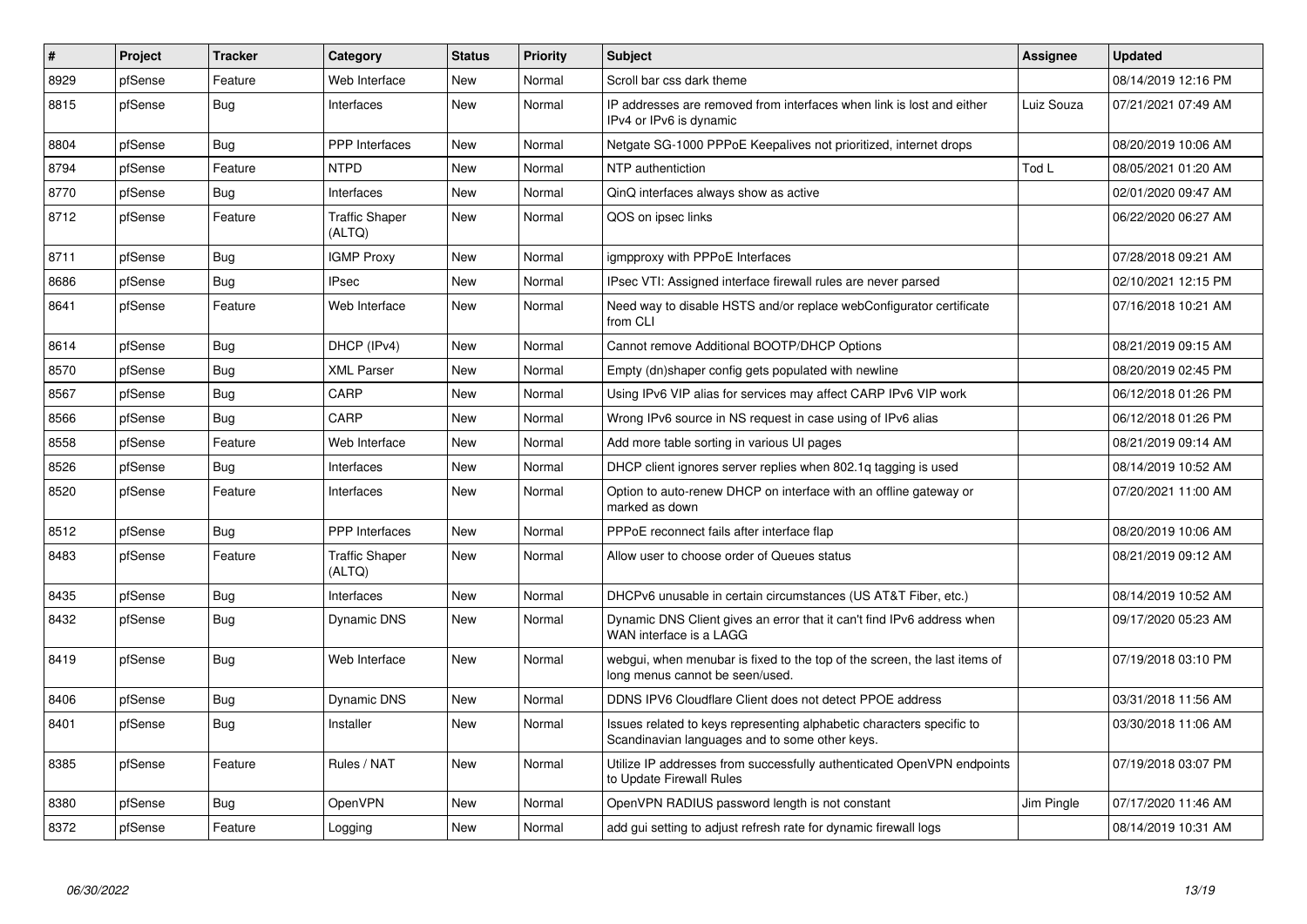| $\vert$ # | Project | <b>Tracker</b> | Category                                        | <b>Status</b> | Priority | <b>Subject</b>                                                                                                          | Assignee             | <b>Updated</b>      |
|-----------|---------|----------------|-------------------------------------------------|---------------|----------|-------------------------------------------------------------------------------------------------------------------------|----------------------|---------------------|
| 8349      | pfSense | Feature        | <b>Traffic Graphs</b>                           | <b>New</b>    | Normal   | Show the actual numerical information (upload/download speeds) in the<br>traffic graph dashboard widget                 | <b>Jared Dillard</b> | 02/28/2018 09:42 AM |
| 8346      | pfSense | Feature        | <b>IPsec</b>                                    | <b>New</b>    | Normal   | Let pFSense act as an IPSec XAuth VPN Client                                                                            |                      | 02/23/2018 07:39 AM |
| 8343      | pfSense | Bug            | Gateways                                        | <b>New</b>    | Normal   | Gateway Routes (Default Routes) not removed in Kernel when removed<br>from GUI                                          |                      | 05/14/2020 01:22 AM |
| 8335      | pfSense | Bug            | <b>LAGG Interfaces</b>                          | <b>New</b>    | Normal   | System hang with LACP downlink to UniFi switch                                                                          |                      | 08/21/2019 11:18 AM |
| 8330      | pfSense | Feature        | DHCP (IPv4)                                     | <b>New</b>    | Normal   | add options for ddns-local-address statements                                                                           |                      | 04/27/2021 12:31 PM |
| 8325      | pfSense | <b>Bug</b>     | UPnP/NAT-PMP                                    | <b>New</b>    | Normal   | UPnP not available for pppoe-Clients                                                                                    |                      | 11/15/2020 10:33 AM |
| 8324      | pfSense | Bug            | Hardware / Drivers                              | <b>New</b>    | Normal   | bxe cards require promisc for OSPF                                                                                      | Luiz Souza           | 05/25/2020 03:19 PM |
| 8313      | pfSense | <b>Bug</b>     | <b>Notifications</b>                            | <b>New</b>    | Normal   | STARTTLS auto detection not working                                                                                     |                      | 04/21/2022 12:39 PM |
| 8309      | pfSense | Feature        | Hardware / Drivers                              | <b>New</b>    | Normal   | Include apuled driver to add support for LEDs on PC Engines APU<br>boards                                               | Darryn Storm         | 08/20/2019 08:47 AM |
| 8285      | pfSense | Bug            | Web Interface                                   | <b>New</b>    | Normal   | Actions on stale data may result in catastrophic results                                                                |                      | 01/16/2018 08:08 PM |
| 8274      | pfSense | Feature        | <b>Traffic Graphs</b>                           | <b>New</b>    | Normal   | Reverse Inverse Traffic Graph View                                                                                      | <b>Jared Dillard</b> | 08/14/2019 10:31 AM |
| 8263      | pfSense | Bug            | <b>Traffic Shaper</b><br>(ALTQ)                 | <b>New</b>    | Normal   | Cannot create a nonlinear `Link Share` service curve because of: "the<br>sum of the child bandwidth higher than parent" |                      | 11/05/2020 07:31 AM |
| 8262      | pfSense | Feature        | <b>IPv6 Router</b><br>Advertisements<br>(RADVD) | <b>New</b>    | Normal   | Make each prefix flags configurable separately.                                                                         |                      | 01/16/2018 12:35 PM |
| 8243      | pfSense | Feature        | <b>XMLRPC</b>                                   | <b>New</b>    | Normal   | Sync dashboard settings over xmlrpc                                                                                     |                      | 08/21/2019 10:42 AM |
| 8236      | pfSense | Feature        | <b>DNS Resolver</b>                             | <b>New</b>    | Normal   | Ability to configure "forward-first" and "forward-host" options for more<br>robust domain overrides in DNS Resolver     |                      | 12/26/2017 01:26 AM |
| 8207      | pfSense | <b>Bug</b>     | <b>Operating System</b>                         | <b>New</b>    | Normal   | 2.4 cannot boot as a Xen VM with more than 7 NICs                                                                       |                      | 06/25/2022 05:42 PM |
| 8178      | pfSense | Feature        | Package System                                  | <b>New</b>    | Normal   | Allow setting attributes for form elements in package XML                                                               |                      | 12/09/2017 07:48 PM |
| 8177      | pfSense | Bug            | Package System                                  | <b>New</b>    | Normal   | '/xsl/package.xsl" is referenced in package XML files but not on the<br>firewall                                        |                      | 08/14/2019 09:56 AM |
| 8176      | pfSense | Bug            | Package System                                  | <b>New</b>    | Normal   | ./schema/packages.dtd -- referenced in *xml, but missing?                                                               |                      | 12/09/2017 06:52 PM |
| 8173      | pfSense | Feature        | Interfaces                                      | <b>New</b>    | Normal   | dhcp6c - RAW Options                                                                                                    |                      | 05/29/2022 05:34 PM |
| 8170      | pfSense | Feature        | <b>XMLRPC</b>                                   | <b>New</b>    | Normal   | XMLRPC Sync deletes entires on remote System                                                                            |                      | 08/21/2019 10:42 AM |
| 8168      | pfSense | Feature        | <b>IPsec</b>                                    | <b>New</b>    | Normal   | strongswan dhcp option                                                                                                  |                      | 12/19/2017 04:14 AM |
| 8149      | pfSense | Feature        | <b>NTPD</b>                                     | <b>New</b>    | Normal   | NTPsec                                                                                                                  |                      | 10/11/2020 10:59 AM |
| 8130      | pfSense | Bug            | <b>Traffic Graphs</b>                           | <b>New</b>    | Normal   | Status - Monitoring - Area chart displays traffic data differently than Line<br>or Bar charts                           |                      | 11/26/2017 01:40 PM |
| 8122      | pfSense | Bug            | OpenVPN                                         | New           | Normal   | openvpn client is unable to use OTP (temporary) passwords                                                               |                      | 04/16/2018 09:28 AM |
| 8113      | pfSense | Bug            | Interfaces                                      | <b>New</b>    | Normal   | MTU setting on bridge, openvpn clients ignored                                                                          |                      | 12/31/2021 05:55 PM |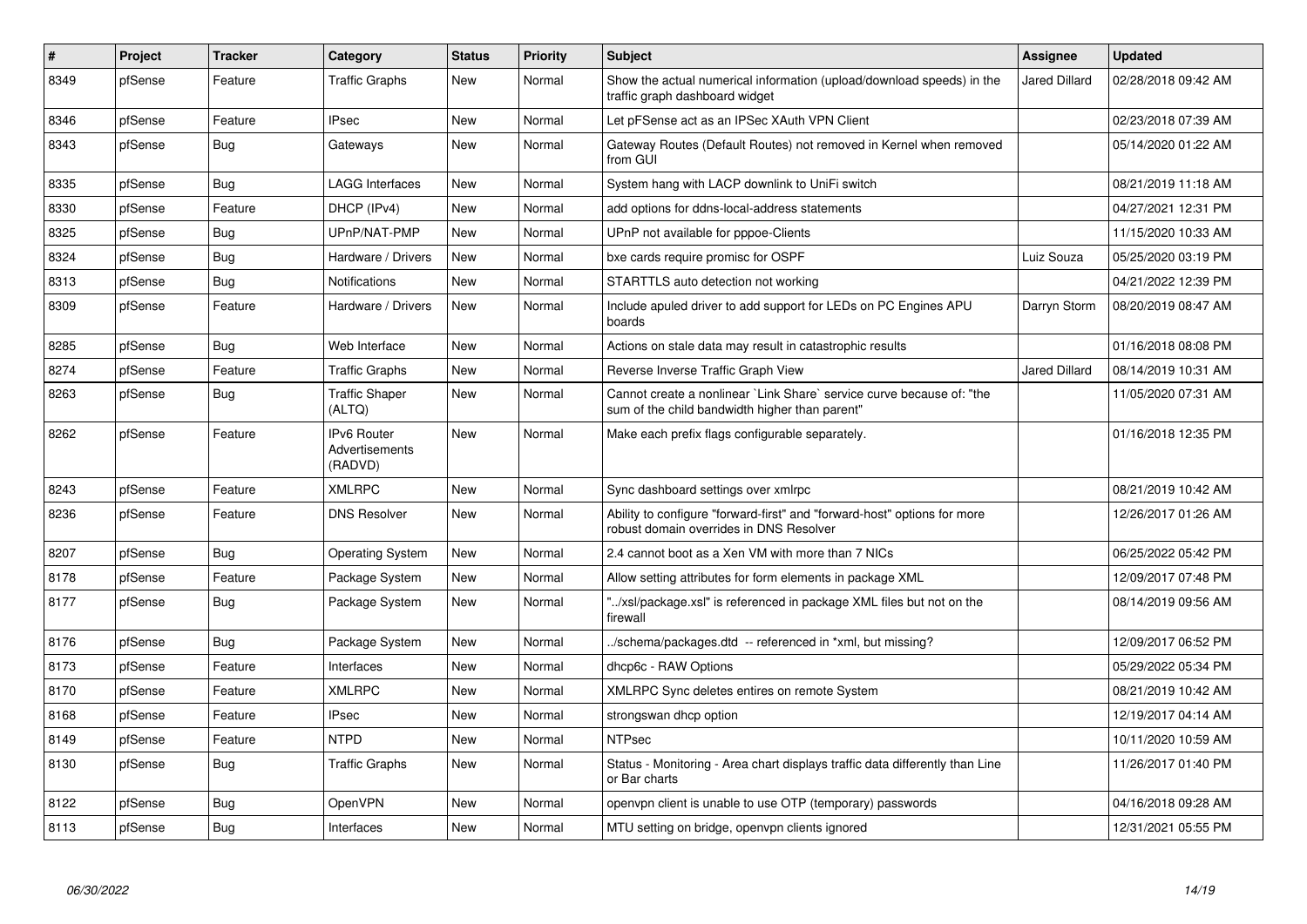| #    | Project | <b>Tracker</b> | Category                            | <b>Status</b> | <b>Priority</b> | <b>Subject</b>                                                                                                                    | <b>Assignee</b> | <b>Updated</b>      |
|------|---------|----------------|-------------------------------------|---------------|-----------------|-----------------------------------------------------------------------------------------------------------------------------------|-----------------|---------------------|
| 8100 | pfSense | Bug            | CARP                                | <b>New</b>    | Normal          | pfsync Initially Deletes States on Primary for Connections Established<br>through Secondary                                       | Luiz Souza      | 02/08/2022 12:59 PM |
| 8095 | pfSense | Bug            | Translations                        | <b>New</b>    | Normal          | Unescaped simple quotes break JavaScript features when the French<br>translation is enabled                                       |                 | 08/21/2019 09:06 AM |
| 8087 | pfSense | Bug            | Authentication                      | <b>New</b>    | Normal          | Provide Calling-Station-ID to RADIUS backed VPN connections                                                                       |                 | 06/06/2020 05:36 AM |
| 8078 | pfSense | Feature        | <b>PPP</b> Interfaces               | New           | Normal          | PPPoE Reconnect Wait Time                                                                                                         |                 | 11/09/2017 05:13 PM |
| 8076 | pfSense | Bug            | Backup / Restore                    | New           | Normal          | User can easily apply an unusable interface configuration after restore                                                           |                 | 08/14/2019 10:52 AM |
| 8073 | pfSense | <b>Bug</b>     | <b>IPsec</b>                        | <b>New</b>    | Normal          | Traffic inexplicably not going through IPSEC despite (in theory) matching<br>SPs                                                  |                 | 11/09/2017 02:51 AM |
| 8072 | pfSense | Bug            | <b>Traffic Shaper</b><br>(Limiters) | <b>New</b>    | Normal          | Limiter / Queue mask issues?                                                                                                      | Ivor Kreso      | 11/08/2017 07:56 PM |
| 8066 | pfSense | <b>Bug</b>     | Routing                             | New           | Normal          | Static routes not applied when they go out a interface using carp                                                                 |                 | 11/08/2017 02:04 AM |
| 8036 | pfSense | Feature        | <b>IPsec</b>                        | New           | Normal          | Want to run multiple Mobile Client IKEv2 server instances                                                                         |                 | 08/14/2019 09:31 AM |
| 8013 | pfSense | <b>Bug</b>     | <b>IPsec</b>                        | New           | Normal          | IPsec MSS clamping value shared for IPv4 and IPv6                                                                                 | Luiz Souza      | 10/28/2021 01:37 PM |
| 8004 | pfSense | <b>Bug</b>     | <b>NAT Reflection</b>               | New           | Normal          | Error notice for a deleted NAT that had a RULE or an existing NAT which<br>is claimed to have no NAT port                         |                 | 10/24/2017 06:39 PM |
| 7988 | pfSense | Feature        | Web Interface                       | <b>New</b>    | Normal          | Compact Theme based on Compact-RED with the default theme colors.                                                                 |                 | 10/23/2017 05:34 AM |
| 7986 | pfSense | Bug            | Wireless                            | <b>New</b>    | Normal          | WLAN card no longer properly initialized under 2.4.0                                                                              |                 | 06/19/2020 08:08 AM |
| 7977 | pfSense | <b>Bug</b>     | Translations                        | New           | Normal          | English text shown in stead of translated text (Routing - Gateway groups -<br>edit)                                               |                 | 08/21/2019 11:28 AM |
| 7974 | pfSense | Feature        | Dashboard                           | <b>New</b>    | Normal          | <b>ZFS RAID Monitor Not available</b>                                                                                             |                 | 08/20/2019 01:34 PM |
| 7971 | pfSense | Feature        | Captive Portal                      | New           | Normal          | Allow import, export and synchronization of MACs under Captive Portal<br>service                                                  |                 | 10/19/2017 04:56 AM |
| 7964 | pfSense | Bug            | Multi-WAN                           | <b>New</b>    | Normal          | Restart openvpn on gateway switching                                                                                              |                 | 08/19/2019 12:35 PM |
| 7957 | pfSense | Feature        | Web Interface                       | New           | Normal          | GUI theme - separate "colour" from "compact/normal" in theme dropdown                                                             |                 | 10/17/2017 06:58 AM |
| 7956 | pfSense | Feature        | Web Interface                       | New           | Normal          | Favicon able to match GUI colour setting?                                                                                         |                 | 10/17/2017 06:36 AM |
| 7943 | pfSense | <b>Bug</b>     | Web Interface                       | New           | Normal          | CSS Overflow Fix for Drop Down Menus in webConfigurator                                                                           |                 | 11/21/2020 02:54 PM |
| 7922 | pfSense | Feature        | Rules / NAT                         | New           | Normal          | Add the option to select the ISP IPv6 Delegated Prefix as a destination in<br>firewall rules                                      |                 | 10/10/2017 06:36 PM |
| 7899 | pfSense | Bug            | <b>Traffic Shaper</b><br>(ALTQ)     | <b>New</b>    | Normal          | a floating 'match' rule on LAN does not put traffic from a broswer on a<br>clientpc into a shaper queue                           |                 | 09/28/2017 09:16 AM |
| 7888 | pfSense | Feature        | Package System                      | New           | Normal          | Add a button in package manager GUI to upgrade all packages                                                                       |                 | 09/28/2017 05:50 AM |
| 7881 | pfSense | Feature        | OpenVPN                             | New           | Normal          | OpenVPN client - add support for multiple server entries                                                                          |                 | 08/14/2019 09:32 AM |
| 7863 | pfSense | Bug            | User Manager /<br>Privileges        | New           | Normal          | The "WebCfg - All pages" permission inclueds the "User - System: Shell<br>account access" even though that is not a WebCofg page. |                 | 09/16/2017 05:13 AM |
| 7852 | pfSense | Feature        | <b>DNS Resolver</b>                 | New           | Normal          | Add views support to Unbound GUI                                                                                                  |                 | 09/11/2017 12:26 PM |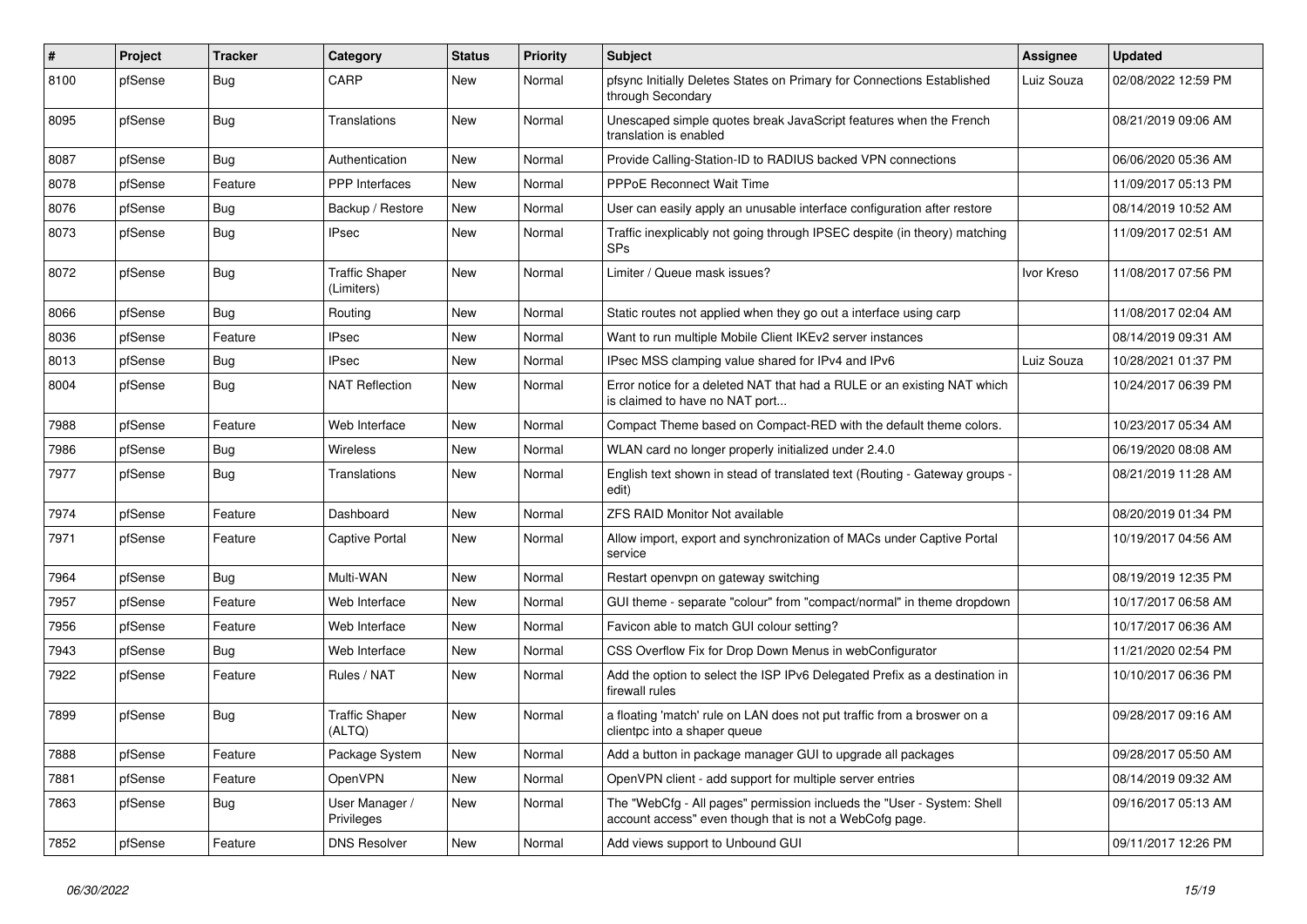| #    | Project | <b>Tracker</b> | Category                                 | <b>Status</b> | <b>Priority</b> | <b>Subject</b>                                                                                                        | Assignee | <b>Updated</b>      |
|------|---------|----------------|------------------------------------------|---------------|-----------------|-----------------------------------------------------------------------------------------------------------------------|----------|---------------------|
| 7821 | pfSense | Bug            | DHCP (IPv6)                              | New           | Normal          | GIF does not support broadcast                                                                                        |          | 08/29/2017 10:50 AM |
| 7812 | pfSense | Feature        | Web Interface                            | New           | Normal          | ZFS handling of autopreplace                                                                                          |          | 08/13/2019 03:53 PM |
| 7800 | pfSense | Feature        | Logging                                  | New           | Normal          | Add option for state logging                                                                                          |          | 08/13/2019 03:51 PM |
| 7799 | pfSense | Feature        | Rules / NAT                              | New           | Normal          | Make an ajax call to toggle logging by clicking on the logging icon next to<br>a rule                                 |          | 08/13/2019 09:40 AM |
| 7783 | pfSense | Feature        | <b>Operating System</b>                  | <b>New</b>    | Normal          | Support for hosting VMs on pfSense using bhyve                                                                        |          | 03/25/2022 11:53 AM |
| 7781 | pfSense | Feature        | Rules / NAT                              | New           | Normal          | Please Enable Rule Separators on Manual Outbound NAT                                                                  |          | 08/21/2019 09:07 AM |
| 7779 | pfSense | <b>Bug</b>     | OpenVPN                                  | New           | Normal          | Traffic crossing a site-to-site OpenVPN tunnel fails to fragment.                                                     |          | 06/02/2021 08:26 AM |
| 7773 | pfSense | Feature        | <b>IPsec</b>                             | New           | Normal          | IPSec using IKEv2 with split DNS not using provided domain names                                                      |          | 08/15/2017 05:25 PM |
| 7761 | pfSense | Feature        | Rules / NAT                              | New           | Normal          | Add a way to match on IPv6 proto=0 (hop-by-hop header extension)                                                      |          | 08/13/2019 03:49 PM |
| 7757 | pfSense | <b>Bug</b>     | Backup / Restore                         | New           | Normal          | Auto Config Backup fails to upload unless Default Gateway is up                                                       |          | 08/16/2019 12:47 PM |
| 7747 | pfSense | Feature        | Console Menu                             | New           | Normal          | Minor UI Tweak: Make hitting enter on the console (esp via SSH) should<br>not log you out, but simply redraw the menu |          | 08/01/2017 04:03 PM |
| 7738 | pfSense | Feature        | IPsec                                    | New           | Normal          | Highlight which IPSec (or other VPN) crypto modes are<br>hardware-accelerated in the UI                               |          | 08/13/2019 03:46 PM |
| 7737 | pfSense | Bug            | IPv6 Router<br>Advertisements<br>(RADVD) | New           | Normal          | radvd error message                                                                                                   |          | 08/13/2019 09:41 AM |
| 7734 | pfSense | <b>Bug</b>     | DHCP (IPv6)                              | New           | Normal          | Using opton ia pd0 does not renew prefix and prefix get dropped                                                       |          | 07/31/2017 03:46 AM |
| 7720 | pfSense | Feature        | Hardware / Drivers                       | New           | Normal          | Add general watchdog kernel modules (like ichwd) and watchdogd<br>support in the GUI.                                 |          | 08/19/2019 01:20 PM |
| 7671 | pfSense | Feature        | Gateway Monitoring                       | New           | Normal          | Gateway Monitoring Via Custom Script or Telnet.                                                                       |          | 09/18/2020 02:59 PM |
| 7665 | pfSense | <b>Bug</b>     | Aliases / Tables                         | New           | Normal          | Host range validation for Aliases is not strict enough                                                                |          | 08/21/2019 11:01 AM |
| 7626 | pfSense | Feature        | Interfaces                               | New           | Normal          | Add IPoE support for WAN                                                                                              |          | 01/01/2022 12:31 AM |
| 7602 | pfSense | Feature        | <b>Operating System</b>                  | New           | Normal          | Auto-Create bootable USB for recovery                                                                                 |          | 08/13/2019 09:50 AM |
| 7590 | pfSense | <b>Bug</b>     | Diagnostics                              | New           | Normal          | diag_edit do not save when nothing to sae (in directory browse view)                                                  |          | 05/20/2017 05:04 PM |
| 7589 | pfSense | <b>Bug</b>     | Diagnostics                              | New           | Normal          | diag edit.php old print info box                                                                                      |          | 05/20/2017 05:02 PM |
| 7563 | pfSense | Feature        | L2TP                                     | New           | Normal          | I2tp Suggestion: consider allowing IP/Subnet for the user.                                                            |          | 08/21/2019 10:52 AM |
| 7551 | pfSense | Bug            | Rules / NAT                              | New           | Normal          | Dynamic IPsec endpoints not added to rule set after WAN down/up                                                       |          | 05/16/2017 02:26 PM |
| 7541 | pfSense | Feature        | Installer                                | New           | Normal          | ZFS Install, add hot spare option                                                                                     |          | 08/14/2019 09:32 AM |
| 7476 | pfSense | Bug            | Logging                                  | New           | Normal          | Dirty buffer used to build log messages?                                                                              |          | 04/17/2017 09:51 PM |
| 7430 | pfSense | <b>Bug</b>     | Interfaces                               | New           | Normal          | pfsense-utils.inc - where_is_ipaddr_configured() should account for<br>loopback interface                             |          | 08/13/2019 03:48 PM |
| 7420 | pfSense | <b>Bug</b>     | <b>IPsec</b>                             | New           | Normal          | ipsec status freezing                                                                                                 |          | 02/13/2020 09:09 AM |
| 7418 | pfSense | Feature        | Dynamic DNS                              | New           | Normal          | Dynamic dns should be sorted interface name                                                                           |          | 08/21/2019 08:58 AM |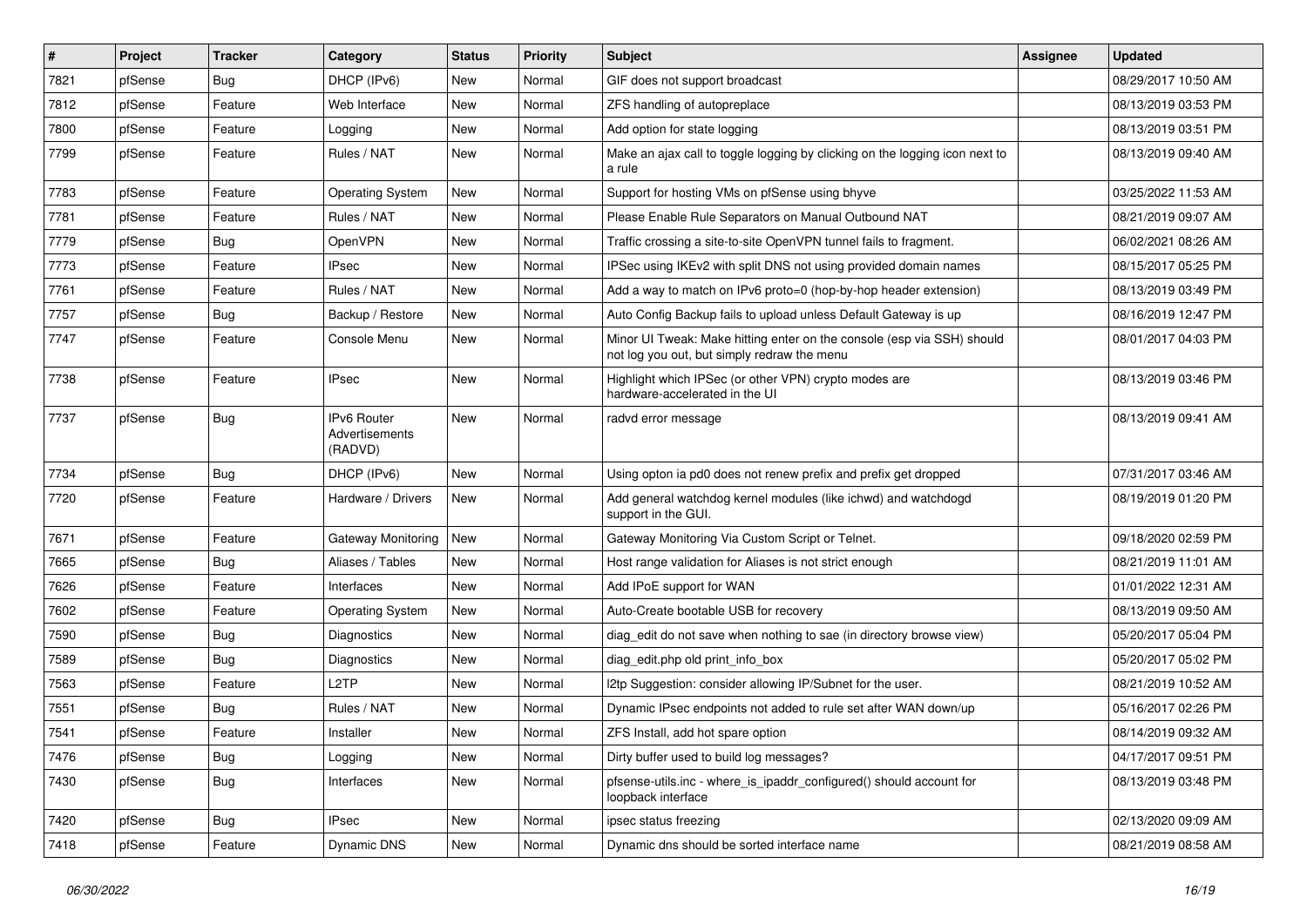| #    | Project | <b>Tracker</b> | Category                                 | <b>Status</b> | <b>Priority</b> | <b>Subject</b>                                                                                                                | Assignee             | <b>Updated</b>      |
|------|---------|----------------|------------------------------------------|---------------|-----------------|-------------------------------------------------------------------------------------------------------------------------------|----------------------|---------------------|
| 7405 | pfSense | Feature        | DHCP (IPv4)                              | <b>New</b>    | Normal          | Ability to add dhcp host reservations from "Diagnostics -> ARP table"                                                         |                      | 10/12/2020 08:22 AM |
| 7402 | pfSense | Bug            | Web Interface                            | New           | Normal          | Inconsistent use of htmlentities validation checks                                                                            |                      | 03/21/2017 08:58 AM |
| 7385 | pfSense | Todo           | Web Interface                            | New           | Normal          | Sanitize PHP includes                                                                                                         |                      | 08/13/2019 03:22 PM |
| 7373 | pfSense | Bug            | Rules / NAT                              | New           | Normal          | Firewall schedules GUI needs to be redone from scratch                                                                        |                      | 08/21/2019 08:56 AM |
| 7352 | pfSense | <b>Bug</b>     | Routing                                  | New           | Normal          | pfSense IPv6 static route is dumped after a WAN flap                                                                          |                      | 01/20/2022 09:35 AM |
| 7303 | pfSense | Bug            | IPv6 Router<br>Advertisements<br>(RADVD) | <b>New</b>    | Normal          | ipv6 connectivity lost on pfSense reboot                                                                                      |                      | 08/20/2019 12:23 PM |
| 7292 | pfSense | Feature        | Dynamic DNS                              | <b>New</b>    | Normal          | DynamicDNS configuration does not sync to HA secondary                                                                        |                      | 02/21/2017 04:56 PM |
| 7287 | pfSense | Feature        | <b>NTPD</b>                              | New           | Normal          | NTP add support for ACTS ref clock                                                                                            |                      | 10/12/2020 07:45 AM |
| 7281 | pfSense | Feature        | OpenVPN                                  | New           | Normal          | OpenVPN: Add support for IPv6 dynamic prefix selection                                                                        |                      | 12/21/2017 08:56 PM |
| 7260 | pfSense | Feature        | Rules / NAT                              | New           | Normal          | Source OS / p0f Database Missing Modern Operating Systems                                                                     |                      | 04/18/2020 02:25 AM |
| 7248 | pfSense | Feature        | <b>IPsec</b>                             | New           | Normal          | Web UI for IPSec settings should warn about poor security choices                                                             | Jim Pingle           | 10/31/2019 12:15 PM |
| 7244 | pfSense | Feature        | Developer Tools                          | New           | Normal          | Publish pfsense as a Vagrant Basebox                                                                                          |                      | 01/29/2019 04:09 AM |
| 7238 | pfSense | Bug            | Web Interface                            | New           | Normal          | Menu layout broken when using "Hostname in Menu" with long<br>hostnames                                                       |                      | 02/21/2017 07:01 AM |
| 7235 | pfSense | <b>Bug</b>     | <b>IPsec</b>                             | New           | Normal          | 4860 has not got significant IPsec performance rising with enabled HW<br>acceleration                                         | Luiz Souza           | 12/18/2021 04:32 PM |
| 7216 | pfSense | Feature        | Web Interface                            | New           | Normal          | Allow user to choose date display format                                                                                      | <b>Phillip Davis</b> | 02/02/2018 04:20 PM |
| 7212 | pfSense | Feature        | Hardware / Drivers                       | New           | Normal          | Provide Driver for SG-1000 Crypto Accelerator                                                                                 | Luiz Souza           | 08/20/2019 08:46 AM |
| 7201 | pfSense | Feature        | <b>NTPD</b>                              | New           | Normal          | NTP Support multiple GPS reference clocks                                                                                     |                      | 04/27/2021 12:31 PM |
| 7195 | pfSense | Bug            | Package System                           | New           | Normal          | pkg_edit.php - < checkenablefields > tag has no effect on fields other than<br>checkbox/input                                 |                      | 08/21/2019 09:15 AM |
| 7182 | pfSense | Feature        | Dashboard                                | New           | Normal          | Break up System Widget on the Dashboard                                                                                       |                      | 08/21/2019 08:59 AM |
| 7172 | pfSense | Bug            | DHCP (IPv4)                              | New           | Normal          | Sorting by hostname in Services > DHCP Server > LAN should be<br>"natural" (alphanumeric friendly)                            |                      | 08/20/2019 03:47 PM |
| 7152 | pfSense | Bug            | <b>DNS Resolver</b>                      | New           | Normal          | Unbound / DNS Resolver issue if "Register DHCP static mappings in the<br>DNS Resolver" set before wildcard DNS custom options |                      | 12/18/2021 04:59 PM |
| 7113 | pfSense | <b>Bug</b>     | Dashboard                                | New           | Normal          | Interface name in Traffic Graphs                                                                                              |                      | 12/31/2021 05:40 PM |
| 7085 | pfSense | Feature        | Rules / NAT                              | New           | Normal          | <b>Edit Firewall Rules Seperator</b>                                                                                          |                      | 09/10/2017 09:15 AM |
| 7082 | pfSense | <b>Bug</b>     | Package System                           | New           | Normal          | pkg_edit.php - impossible to use default_value with rowhelperfield                                                            |                      | 08/21/2019 09:15 AM |
| 7040 | pfSense | Bug            | Interfaces                               | New           | Normal          | Issue when disabling an interface                                                                                             |                      | 12/26/2016 02:56 AM |
| 6993 | pfSense | <b>Bug</b>     | OpenVPN                                  | New           | Normal          | OpenVPN status error during CARP state transition                                                                             | James Webb           | 12/31/2021 05:44 PM |
| 6977 | pfSense | <b>Bug</b>     | Interfaces                               | New           | Normal          | VLAN traffic is erroneously counted as underlying iface (untagged) traffic                                                    |                      | 08/13/2019 02:56 PM |
| 6960 | pfSense | Feature        | DHCP (IPv4)                              | New           | Normal          | Consider replacing ISC DHCP server with KEA DHCP                                                                              |                      | 09/24/2020 01:59 PM |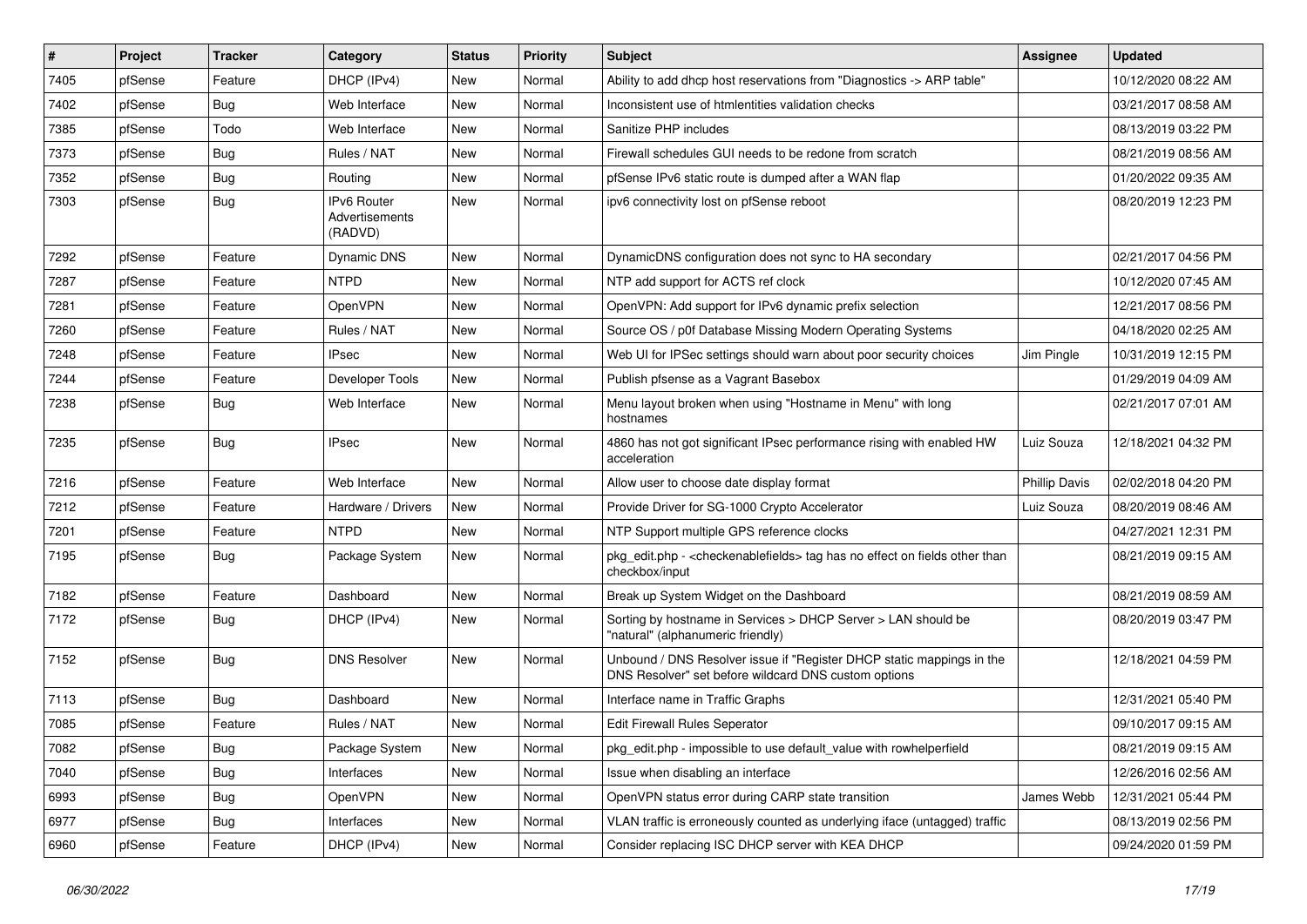| #    | Project | <b>Tracker</b> | Category                                 | <b>Status</b> | <b>Priority</b> | Subject                                                                                                                                                | <b>Assignee</b> | <b>Updated</b>      |
|------|---------|----------------|------------------------------------------|---------------|-----------------|--------------------------------------------------------------------------------------------------------------------------------------------------------|-----------------|---------------------|
| 6956 | pfSense | Feature        | Captive Portal                           | New           | Normal          | Allow more control over concurrent logins                                                                                                              |                 | 11/23/2016 12:01 PM |
| 6926 | pfSense | <b>Bug</b>     | UPnP/NAT-PMP                             | New           | Normal          | Miniupnp advertising expired IPv6 address                                                                                                              |                 | 01/15/2022 08:29 PM |
| 6917 | pfSense | Feature        | Upgrade                                  | New           | Normal          | Add ability to choose from what IP/IFACE you search for updates                                                                                        |                 | 11/11/2016 09:51 AM |
| 6845 | pfSense | Feature        | Interfaces                               | New           | Normal          | DHCP / DHCPv6 WAN client status page                                                                                                                   |                 | 08/19/2019 12:37 PM |
| 6823 | pfSense | <b>Bug</b>     | Interfaces                               | <b>New</b>    | Normal          | No connectivity after changing link state to UP                                                                                                        |                 | 04/21/2022 12:39 PM |
| 6816 | pfSense | Feature        | IPv6 Router<br>Advertisements<br>(RADVD) | <b>New</b>    | Normal          | Status and/or Diagnostics page for radvd                                                                                                               |                 | 08/13/2019 02:35 PM |
| 6803 | pfSense | Bug            | Web Interface                            | New           | Normal          | CSRF timeout occurs when it (probably) shouldn't                                                                                                       |                 | 11/03/2016 09:43 PM |
| 6799 | pfSense | <b>Bug</b>     | Rules / NAT                              | New           | Normal          | Using NOT (!) with interface subnet macros results unexpected traffic<br>passing when multiple subnets are included in the macro (i.e. VIP<br>subnets) |                 | 02/07/2022 02:18 PM |
| 6796 | pfSense | Feature        | Interfaces                               | New           | Normal          | Allow hostnames as GRE and GIF endpoints                                                                                                               |                 | 08/13/2019 02:35 PM |
| 6776 | pfSense | Feature        | Rules / NAT                              | New           | Normal          | Allow disabling of "filter rule association" by default                                                                                                |                 | 08/17/2021 10:56 AM |
| 6742 | pfSense | Feature        | Authentication                           | New           | Normal          | OAuth2 authentication for OpenVPN (and for FreeRadius)                                                                                                 | Jim Thompson    | 10/19/2020 09:19 AM |
| 6738 | pfSense | Feature        | Web Interface                            | <b>New</b>    | Normal          | GUI Action Buttons replicated to the top of the List                                                                                                   |                 | 07/10/2021 01:04 PM |
| 6691 | pfSense | Bug            | DHCP (IPv6)                              | New           | Normal          | dhcp6c quits after only two tries if no response was received                                                                                          |                 | 12/07/2020 04:25 PM |
| 6627 | pfSense | <b>Bug</b>     | Rules / NAT                              | New           | Normal          | floating tab match rules ignore quick action so should be removed                                                                                      |                 | 07/18/2016 02:15 PM |
| 6615 | pfSense | Feature        | DHCP (IPv4)                              | New           | Normal          | new DHCP server option                                                                                                                                 |                 | 08/13/2019 01:39 PM |
| 6604 | pfSense | Feature        | <b>NTPD</b>                              | <b>New</b>    | Normal          | Allow NTP server list to be overridden by DHCP/PPP                                                                                                     |                 | 08/13/2019 01:39 PM |
| 6602 | pfSense | Feature        | User Manager /<br>Privileges             | <b>New</b>    | Normal          | Config writes denied via "deny config write" permission should notify as<br>such                                                                       |                 | 08/20/2019 03:43 PM |
| 6574 | pfSense | Feature        | Hardware / Drivers                       | New           | Normal          | Support USB RNDIS network interfaces                                                                                                                   |                 | 08/20/2019 08:46 AM |
| 6569 | pfSense | Feature        | <b>NTPD</b>                              | New           | Normal          | Support Rockwell ZODIAC binary protocol (Jupiter receiver) for high<br>precision                                                                       | Jim Pingle      | 07/18/2016 11:45 AM |
| 6554 | pfSense | Feature        | <b>NTPD</b>                              | <b>New</b>    | Normal          | Reintroduce NTP mode7 for IEEE 1588 PTPd interop                                                                                                       |                 | 08/13/2019 01:40 PM |
| 6541 | pfSense | <b>Bug</b>     | IPv6 Router<br>Advertisements<br>(RADVD) | New           | Normal          | IPv6 RAs always include on-link prefix; clients may not use DHCPv6<br>managed addresses                                                                |                 | 08/13/2019 03:23 PM |
| 6539 | pfSense | Feature        | Rules / NAT                              | New           | Normal          | ICMPv6 filtering requires multiple rules - no range support                                                                                            |                 | 08/13/2019 01:23 PM |
| 6501 | pfSense | Todo           | Web Interface                            | New           | Normal          | Tightening up subnet expansion                                                                                                                         |                 | 08/13/2019 01:23 PM |
| 6500 | pfSense | Feature        | Package System                           | New           | Normal          | Should be a way to determine which packages are available without<br>having to update/install                                                          |                 | 06/17/2016 05:34 PM |
| 6481 | pfSense | Bug            | <b>IPsec</b>                             | New           | Normal          | loading EAP_RADIUS method failed                                                                                                                       |                 | 03/24/2020 04:25 PM |
| 6469 | pfSense | Feature        | Console Menu                             | New           | Normal          | Improve help + self documentation in console PHP shell                                                                                                 |                 | 08/13/2019 01:23 PM |
| 6457 | pfSense | Feature        | Installer                                | New           | Normal          | Allow ability to configure AWS EC2 AMI via userdata                                                                                                    |                 | 09/21/2020 02:54 PM |